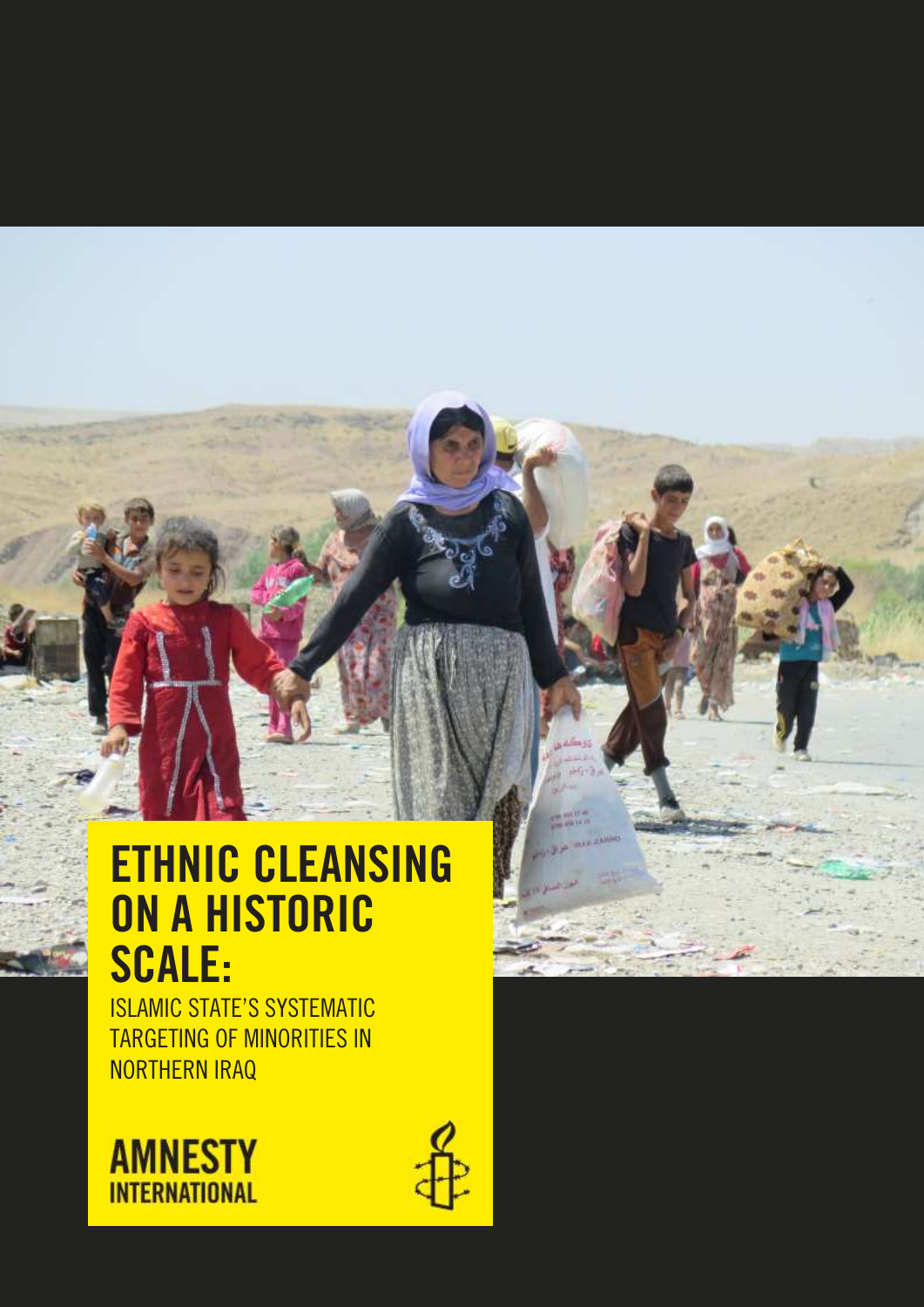**Amnesty International is a global movement of more than 3 million supporters, members and activists in more than 150 countries and territories who campaign to end grave abuses of human rights.**

**Our vision is for every person to enjoy all the rights enshrined in the Universal Declaration of Human Rights and other international human rights standards.**

**We are independent of any government, political ideology, economic interest or religion and are funded mainly by our membership and public donations.**





**First published in 2014 by Amnesty International Ltd Peter Benenson House 1 Easton Street London WC1X 0DW United Kingdom**

**©Amnesty International 2014**

**Index: MDE 14/011/2014 English Original language: English Printed by Amnesty International, International Secretariat, United Kingdom**

**All rights reserved. This publication is copyright, but may be reproduced by any method without fee for advocacy, campaigning and teaching purposes, but not for resale. The copyright holders request that all such use be registered with them for impact assessment purposes. For copying in any other circumstances, or for reuse in other publications, or for translation or adaptation, prior written permission must be obtained from the publishers, and a fee may be payable.**

**To request permission, or for any other inquiries, please contact copyright@amnesty.org**

*Cover photo: Displaced Yezidis escaping Mount Sinjar 10 August 2014* **©Amnesty International**

**amnesty.org**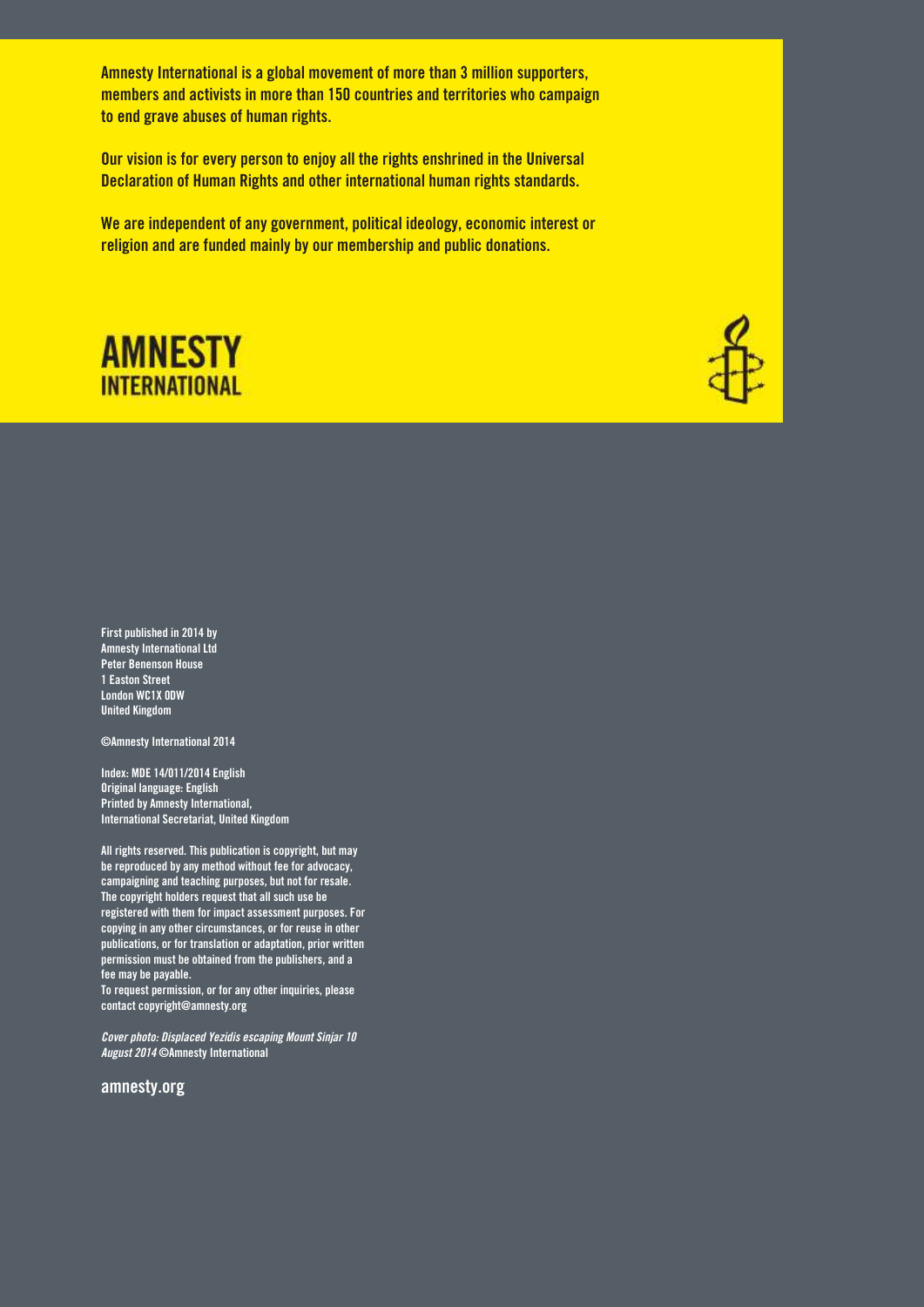## **CONTENTS**

| International humanitarian law and the conduct of the Islamic State24 |  |
|-----------------------------------------------------------------------|--|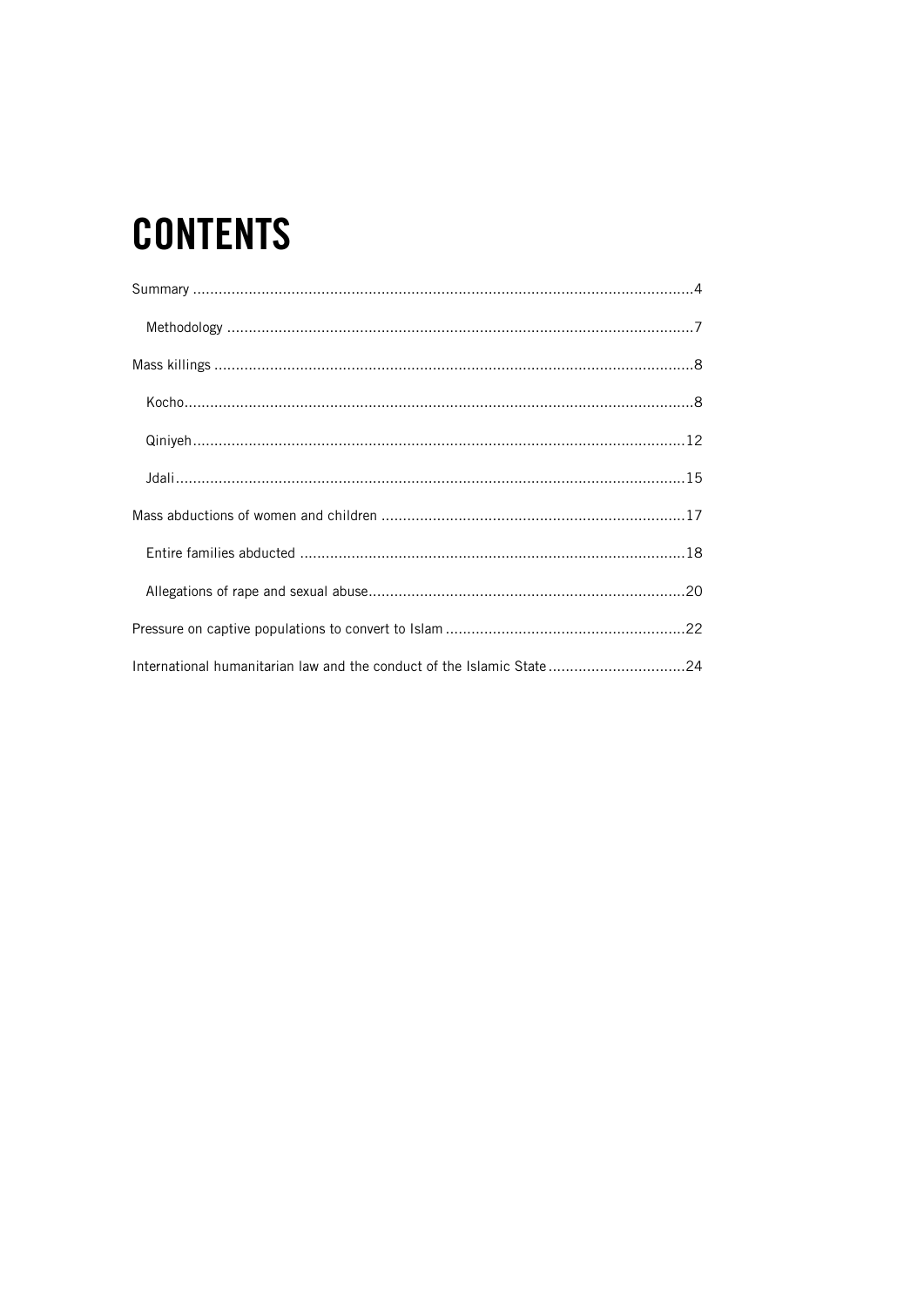# <span id="page-3-0"></span>**SUMMARY**

The group that calls itself the Islamic State  $(IS)^1$  has carried out ethnic cleansing<sup>2</sup> on a historic scale in northern Iraq. Amnesty International has found that the IS has systematically targeted non-Arab and non-Sunni Muslim communities, killing or abducting hundreds, possibly thousands, and forcing more than 830,000 others to flee the areas it has captured since 10 June 2014.

Ethnic and religious minorities – Assyrian Christians, Turkmen Shi'a, Shabak Shi'a, Yezidis, Kakai and Sabean Mandaeans – have lived together in the Nineveh province, much of it now under IS control, for centuries. Today, only those who were unable to flee when IS fighters seized the area remain trapped there, under threat of death if they do not convert to Islam.<sup>3</sup>

Hundreds, possibly thousands, of Yezidis, most of them women and children from the Sinjar region, were abducted as they fled the IS takeover in early August. At the time of writing, they continue to be held by the IS and, with a few exceptions, little is known of their fate or whereabouts. Some of those who managed to make contact with their families said they are being pressured to convert to Islam and some have reported that some of the women and children – both girls and boys – from their families were taken to unknown locations by their captors. Some families say their detained relatives have also told them there have been cases of rape and sexual abuse of detained women and children.

Lawyer Mirze Ezdin is among those desperately awaiting news of his family. After patiently listing the names and ages of 45 relatives – all women and children – abducted by IS fighters in Qiniyeh, he showed Amnesty International a photo of two of his nieces on his mobile phone.<sup>4</sup> Struggling to hold back the tears, he said:



"*Can you imagine these little ones in the hands of those criminals? Alina is barely three; she was abducted with her mother and her nine-month-old sister; and Rosalinda, five, was abducted with her mother and her three brothers aged eight to 12. We get news from some of them but others are missing and we don't know if they are alive or dead or what has happened to them.*"

*Mirze Ezdin showing a photo of an abducted child from his family. © Amnesty International*

Hundreds of Yezidi men from towns and villages in the Sinjar region, which put up armed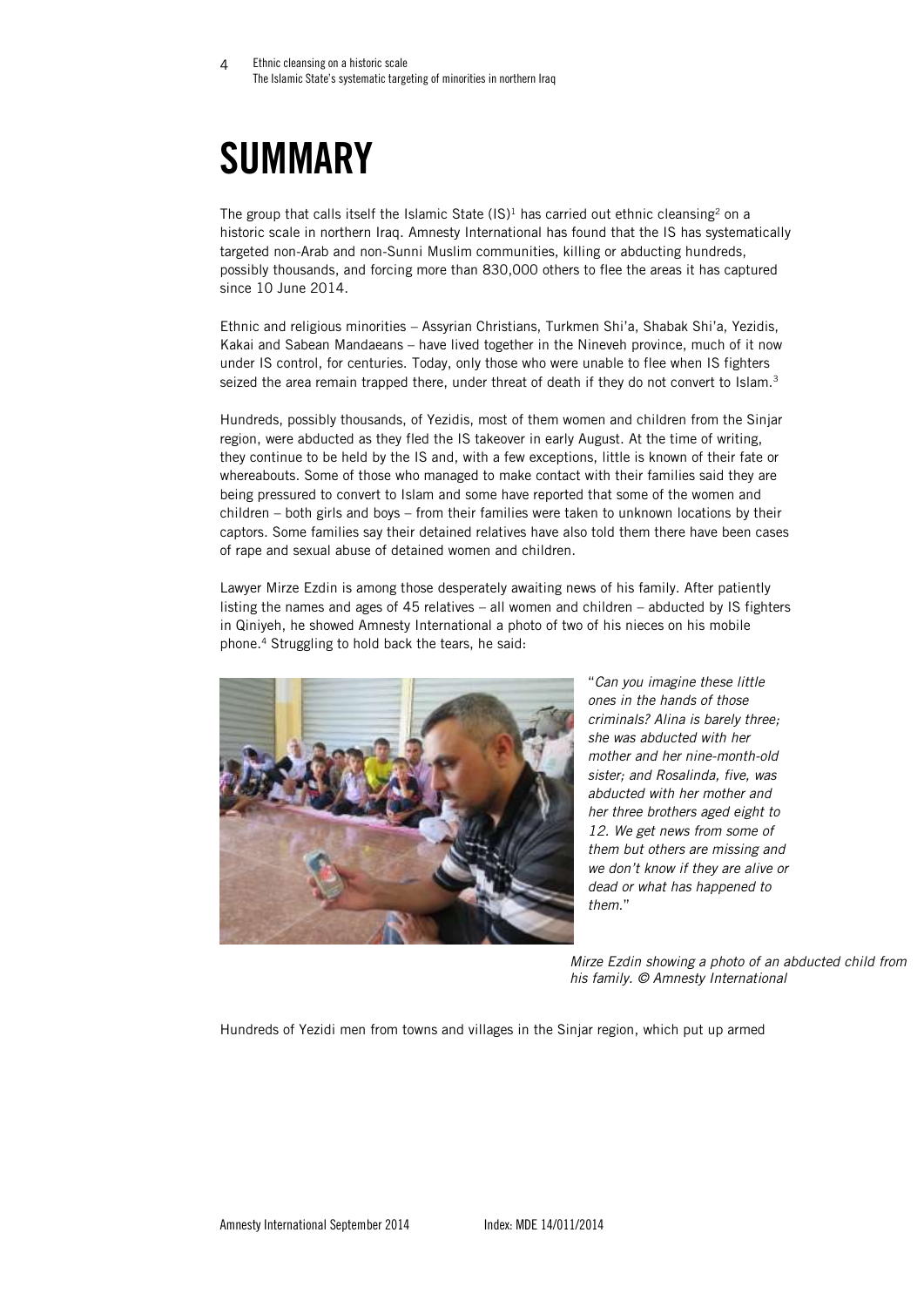resistance in a bid to repel the IS advance, were captured and shot dead in cold blood, scores in large groups, others individually, seemingly in reprisal for resisting and to dissuade others from doing so. It is from these towns and villages that most of the women and children were abducted.

Scores of Yezidi men who were captured on 3 August, when IS fighters stormed the Sinjar region, were shown converting to Islam in a video distributed on social media around 20 August, in which an IS commander says that those who do not want to convert can die of hunger and thirst "on the mountain" (a reference to Mount Sinjar, where Yezidi fighters and some civilians have been sheltering since 3 August, surrounded by IS fighters). There is little doubt that those shown in the video converted to save their lives and in the hope of being freed. However, even those who converted have so far not been allowed to leave.<sup>5</sup>

Although the overwhelming majority of the people of these minority communities managed to flee before IS fighters reached their towns and villages, they escaped with their lives and nothing else. They had to leave their homes and everything they owned behind and even the little they could carry – especially money and jewellery – was often taken from them by IS fighters manning checkpoints on the perimeters of the areas they control. Their homes have since been appropriated or looted by IS fighters and their supporters among the local Sunni population, and their places of worship destroyed.

While the IS has mainly targeted the minority communities, many Arab Sunni Muslims known or believed to oppose the IS or to have worked with the government and security forces, or previously with the US army (present in Iraq until 2011), have likewise been forced to flee to



*Displaced Yezidis who fled Mount Sinjar through Syria cross border into Iraqi Kurdistan, August 2014. © Amnesty International*

avoid being killed, and their homes have been appropriated or destroyed.

Since 10 June, more than 830,000 people, have been forced from their homes in IScontrolled parts of northern Iraq,<sup>6</sup> resulting in a humanitarian crisis which prompted the UN to declare its highest level of emergency on 14 August. <sup>7</sup> Most of the displaced are sheltering in the semi-autonomous region of Iraqi Kurdistan, under the control of the Kurdistan Regional Government (KRG), with

small numbers sheltering across the borders in Syria and Turkey.<sup>8</sup>

The humanitarian conditions for the overwhelming majority of the hundreds of thousands of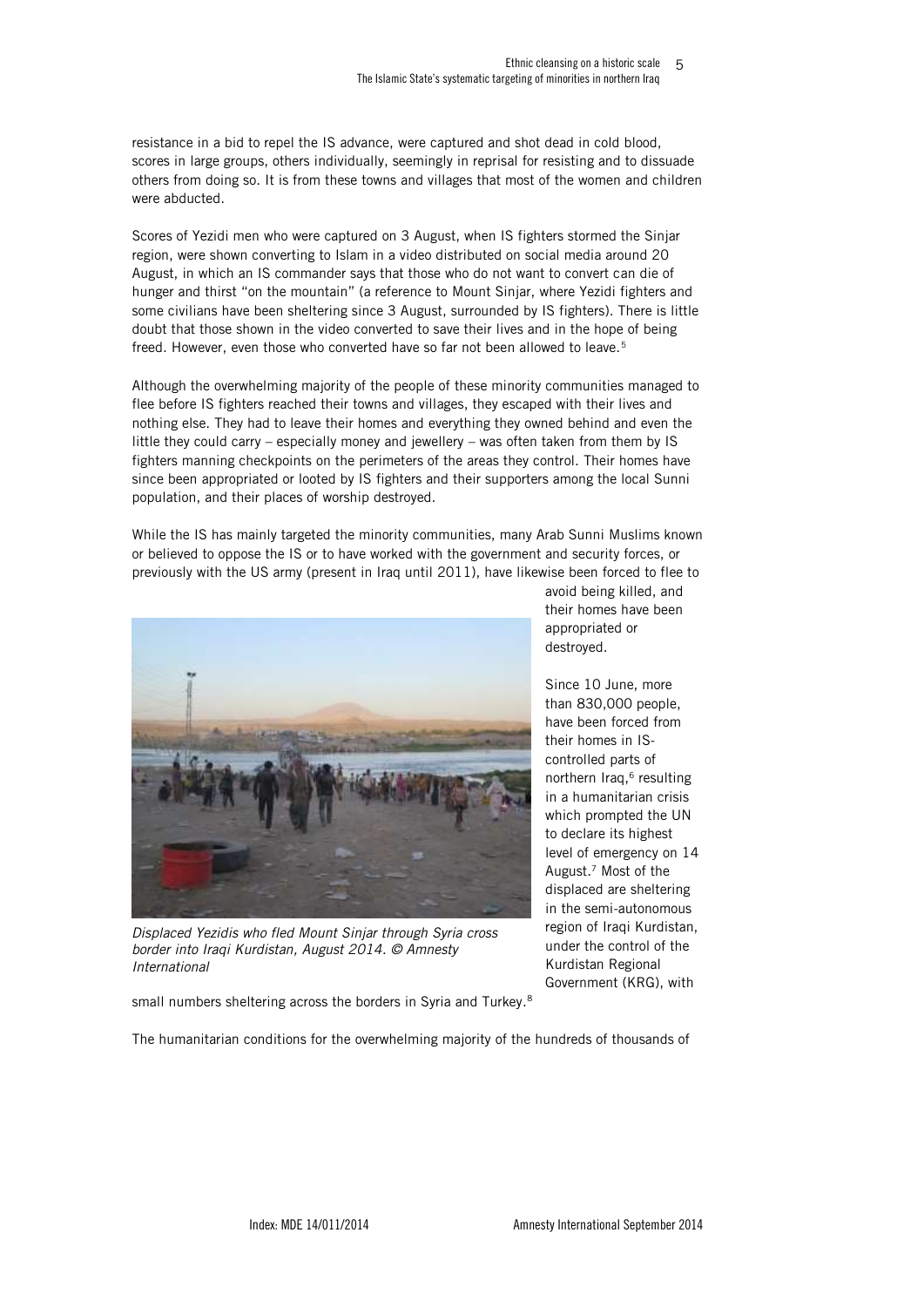displaced are dire – lacking shelter, many sleep in building sites, makeshift encampments and parks with no sanitation, others in schools, halls and other public buildings. KRG officials have admitted that they are overwhelmed and unable to cope, while the response of



the international community has been slow and inadequate, though the UN's recent designation of the crisis as its highest level of emergency should result in prompter action from the relevant international humanitarian agencies.

The forced displacement of Iraq's ethnic and religious minorities, including some of the region's oldest communities, is a tragedy

of historic proportions. Amnesty International's field investigations have concluded that the IS is systematically and deliberately carrying out a program of ethnic cleansing in the areas under its control. This is not only destroying lives, but also causing irreparable damage to the fabric of Iraq's society, and fuelling inter-ethnic, sectarian and inter-religious tensions in the region and beyond.

Entire communities in large swathes of territories in northern Iraq were abandoned to their fate without protection from attacks by the

IS when the Shi'a-dominated Iraqi army and security forces fled the area in June.

The scale and gravity of the abuses and the urgency of the situation demand a swift and robust response – not only to provide humanitarian assistance to those displaced and otherwise affected by the conflict but also to ensure the protection of vulnerable communities who risk being wiped off the map of Iraq.

States have an obligation to

provide equal protection to all communities within their borders. Successive Iraqi central governments have failed to do so. Further, they have contributed to the worsening of the

situation in recent months by

*Displaced Yezidis fleeing to the Iraq-Turkey border. © Amnesty International*

*Displaced Yezidis who fled Mount Sinjar sheltering in building sites. © Amnesty International*

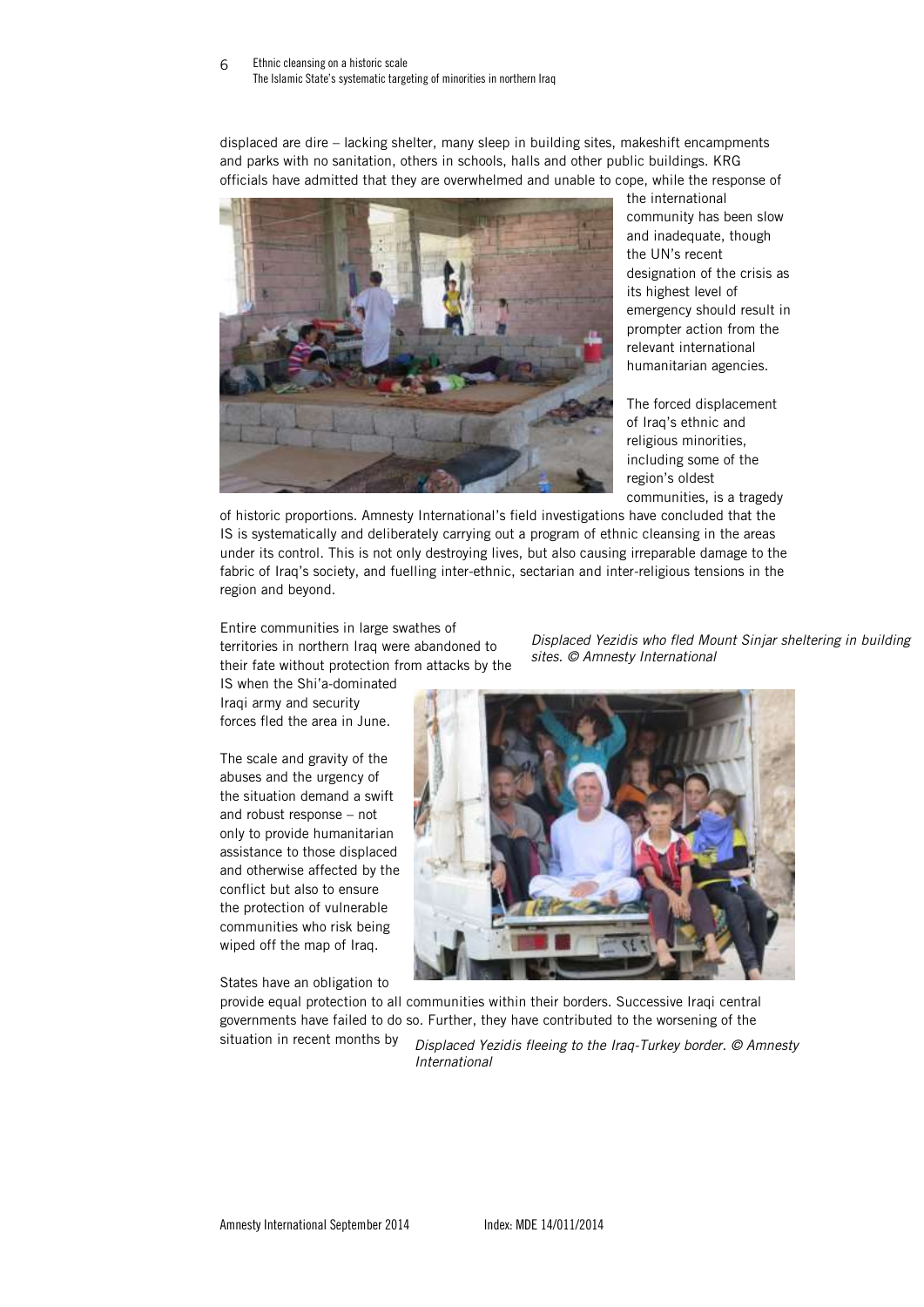tolerating, encouraging and arming sectarian militias, in particular Shi'a militias in and around the capital, Baghdad, and in other parts of the country. In responding to the current crisis, the Iraqi central government and the KRG (whose armed forces now control some of the areas abandoned by the Iraqi army) must prioritize measures to ensure the protection of the civilian population regardless of religion or ethnicity.

The new Iraqi central government, whose formation is currently being negotiated, must prioritize the establishment of non-sectarian government, military and security institutions that are both willing and able to restore security and the rule of law and to provide protection and recourse for all sectors of the population without discrimination. At the same time, it should disarm and disband militias responsible for extrajudicial executions and other gross violations and bring perpetrators to justice.

#### <span id="page-6-0"></span>METHODOLOGY

This report is based on field investigations carried out by Amnesty International in northern Iraq, including several towns and villages subsequently taken over by the IS, and in the city of Mosul after it fell under IS control, between June and September 2014. The organization interviewed hundreds of witnesses, survivors, and victims, including the families of those who were killed or abducted, and many others who were forcibly displaced by the actions and threats of IS fighters. Amnesty International also met with civil society groups, local officials, and local and international human rights and humanitarian organizations.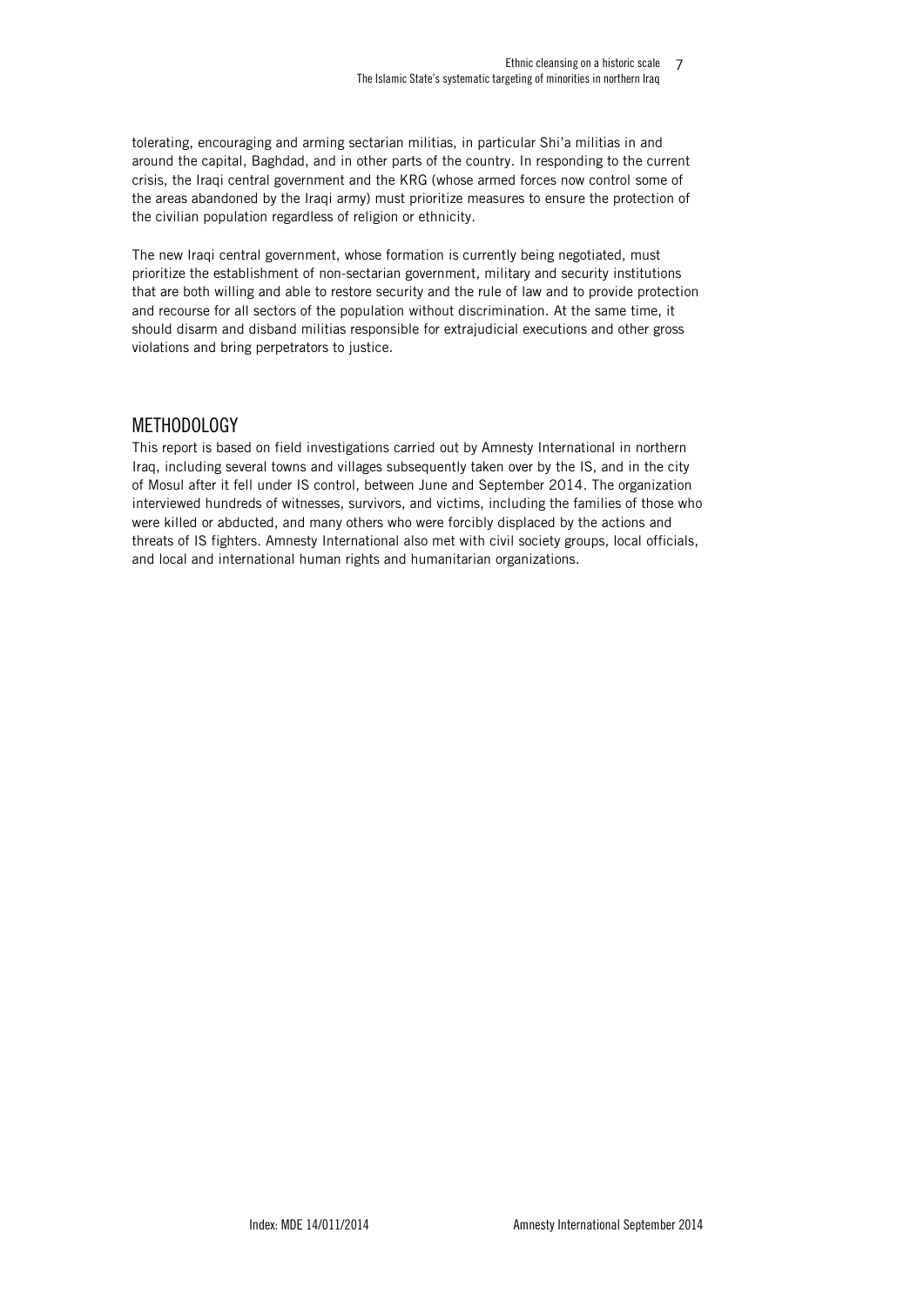## <span id="page-7-0"></span>**MASS KILLINGS**

Amnesty International investigated mass killings in several parts of the Sinjar region in the first half of August 2014, including one carried out on the edge of the village of Qiniyeh, where scores of men were killed on 3 August and another in the village of Kocho (also known as Kuju), where scores, possibly hundreds, were killed on 15 August.

In addition to these two massacres detailed below, Amnesty International interviewed dozens of witnesses and survivors of the killings of smaller groups of men. In some cases the men were captured with their families before being separated from the women and children and taken to nearby locations, where they were shot dead.

A witness to one such mass killing in Solagh, a village south-east of Sinjar city, told Amnesty International<sup>9</sup> that on the morning of 3 August, as he was trying to flee towards Mount Sinjar, he saw vehicles with IS fighters in them approaching, and managed to conceal himself. From his hiding place he saw them take some civilians from a house in the western outskirts of Solagh:

"*A white Toyota pick-up stopped by the house of my neighbour, Salah Mrad Noura, who raised a white flag to indicate they were peaceful civilians. The pick-up had some 14 IS men on the back. They took out some 30 people from my neighbour's house: men, women and children. They put the women and children, some 20 of them, on the back of another vehicle which had come, a large white Kia, and marched the men, about nine of them, to the nearby wadi [dry river bed]. There they made them kneel and shot them in the back. They were all killed; I watched from my hiding place for a long time and none of them moved. I know two of those killed: my neighbour Salah Mrad Noura, who was about 80 years old, and his son Kheiro, aged about 45 or 50.*"

#### <span id="page-7-1"></span>KOCHO

On the morning of Friday 15 August the nightmare that had haunted the residents of Kocho (also known as Kuju) for the previous 12 days came to pass, when IS fighters killed at least a hundred, and possibly many more, of the village's men and boys and abducted all the women and children. Since the IS had taken control of the Sinjar region on 3 August, many of the residents of the small Yezidi hamlet, with its population of about 1,200, had been trapped in the village some 15 km south of the town of Sinjar, unable to flee and in constant fear of being abducted or killed.

Survivors of the massacre told Amnesty International that the IS fighters assembled the village residents at the secondary school, on the northern outskirts of the village, where they separated men and boys from women and younger children. The men were then bundled into pick-up vehicles – some 15-20 in each vehicle – and driven away to different nearby locations, where they were shot.

Amnesty International has spoken to eight survivors from six different car-loads, which contained a total of over 100 men and boys. According to these survivors, around 90 of these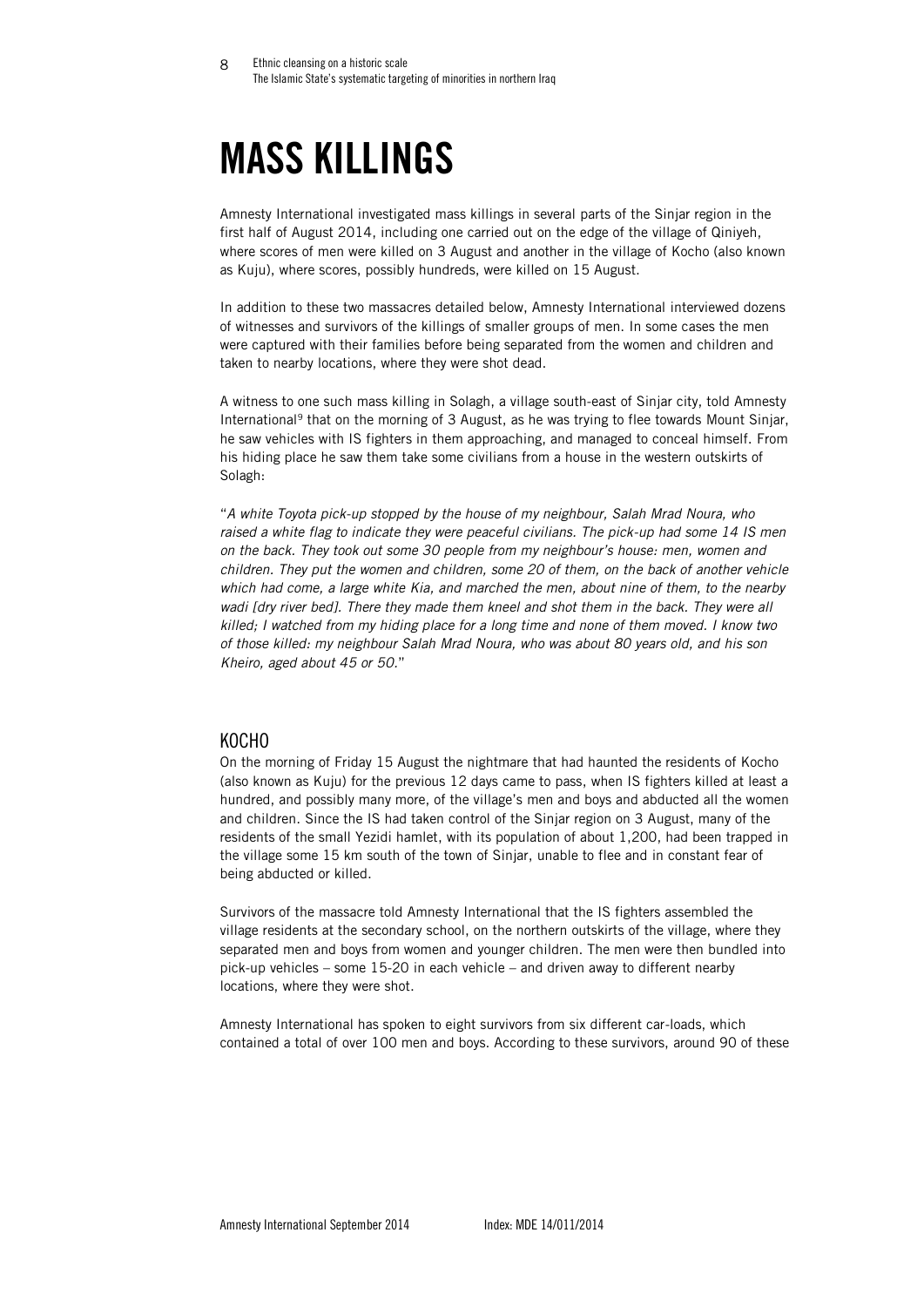were killed and about a dozen survived. There are believed to be some eight other survivors from these or other groups, but it is not known for certain how many groups were driven away from the school, and there may have been groups where none survived. Because the killings were carried out in separate groups and at several locations, it has not been possible to establish how many were killed in total. Family members from outside of Kocho have received no news of the fate of the rest of those taken from the village school on the morning of 15 August – up to 400 other men and boys – and it is feared that they were likewise killed.

Elias Salah, a 59-year-old nurse, told Amnesty International<sup>10</sup>:

"*IS militants initially spoke to our Sheikh [community leader] and said that if we handed over our weapons we would not be harmed. So, we gave them our weapons but still feared they would kill us*. *Some of them demanded that we convert to Islam, which we refused to do, and threatened to kill us if we did not. Then later we were told that, following interventions by Sunni Muslim tribal chiefs from Mosul, we would be spared. But we were under siege and not allowed to leave....* 

*"At 11-11.30am [on Friday 15 August] IS militants called all the residents to the secondary school, which has been their headquarters since they came to the village two weeks ago. There they asked that we hand over our money and our mobile phones, and that the women hand over their jewellery.* 



*Khider Hassan, 17, survived the Kocho massacre on 15 August 2014. © Amnesty International*

*"After about 15 minutes they brought vehicles and started to fill them up with men and boys. They pushed about 20 of us onto the back of a Kia pick-up vehicle and drove us about one kilometre east of the village. They got us off the vehicle by the pool and made us crouch on the ground in a tight cluster and one of them photographed us. I thought then they'd let us go after that, but they opened fire at us from behind. I was hit in the left knee, but the bullet only grazed my knee. I let myself fall forward, as if I were dead, and I stayed there face down without* 

*moving. When the shooting stopped I kept still and after they left, I ran away.* 

*"Five or six others were also alive and they also ran from the place. The rest were all killed. I know two of them, they were right next to me: Khider Matto Qasem, 28, and Ravo Mokri Salah, about 80 years old.* 

*"I don't know who the others were; I was too scared to look around, I couldn't focus. I don't know what happened to my family, my wife, my seven children (my two daughters and my five sons; the youngest is only 14), my son's wife and their two children; I don't know if they*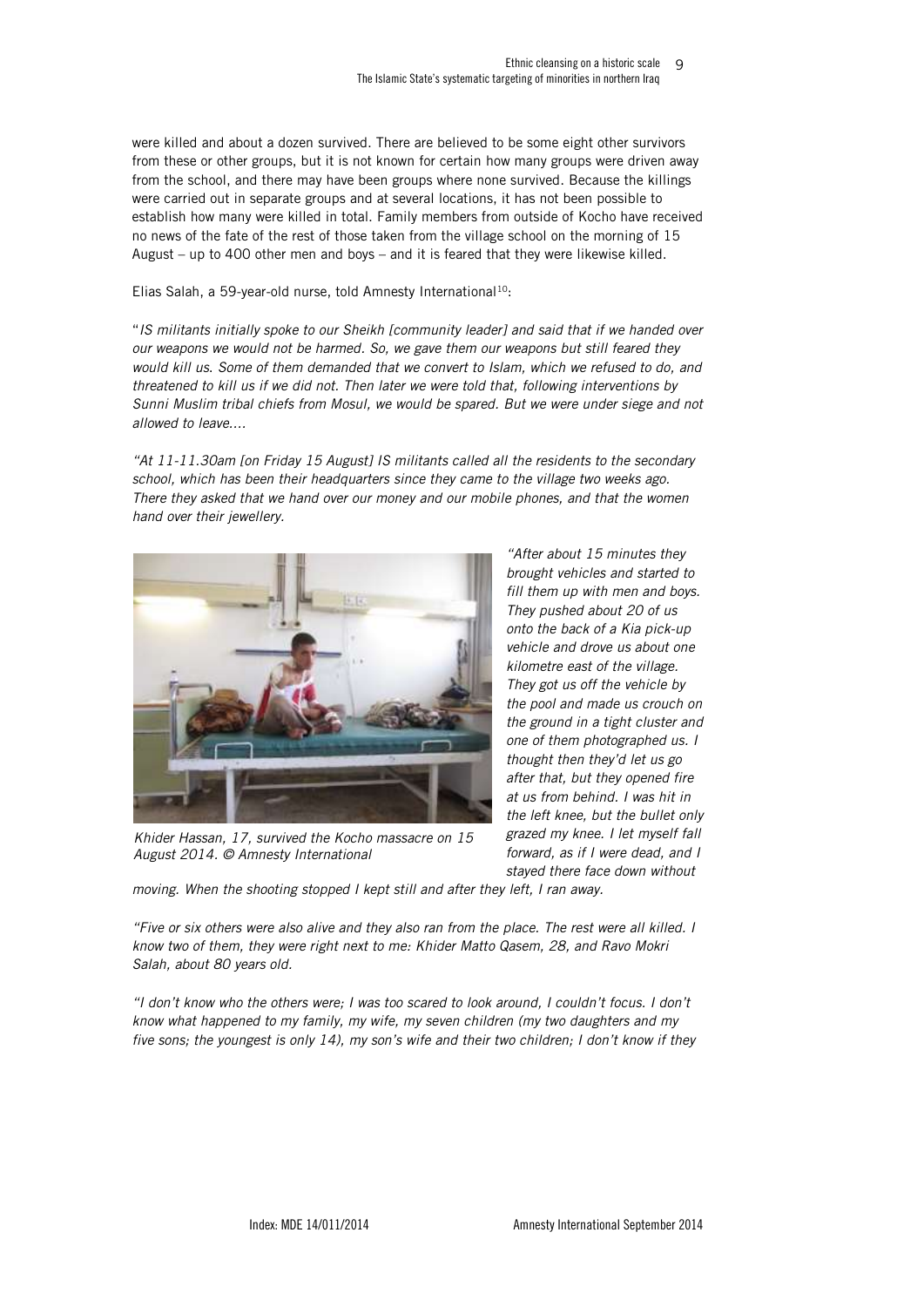*are dead or alive or where they are.* 

*"I only now learned from one of the survivors from another group that my brother Amin and his 10-year-old son 'Asem were both killed, God bless them. I can't contact anyone as they took our mobile phones and so I have lost all the numbers. After the killings I ran to Mount Sinjar. There were other survivors who also ran away. I saw five others; one of them, Rafid Sa'id, was badly injured. I found him later on Mount Sinjar; the only escape route."*

Two other survivors from the same group, Khider Hasan and Rafid Sa'id, interviewed separately by Amnesty International, gave similar accounts.<sup>11</sup> Khider Hasan, a 17-year-old student, who escaped with what looked like superficial bullet wounds to his back, told Amnesty International that he was also part of the first group of men and boys taken to the village's outskirts and shot.

"*There was no order, they [the IS militants] just filled up vehicles indiscriminately. My cousin Ghaleb Elias and I were pushed into the same vehicle. We were next to each other as they lined us up face down on the ground. He was killed. He was the same age as me, and worked as a labourer, mostly in construction. I have no news of what happened to my parents and my four brothers and six sisters. Did they kill them? Did they abduct them? I don't know anything about them.* 

*"After the IS armed men who shot us left I ran away, stopping to hide when I thought someone might see me or when I could not walk any more. I had to walk many hours to reach Mount Sinjar.*"

Another survivor, Khaled Mrad, a 32-year-old shop owner and father of three, told Amnesty International:



*Khaled Mrad, 32, survived the Kocho Massacre on 15 August 2014. © Amnesty International*

*"IS militants, who had been controlling the village since 3 August, had promised repeatedly that we would be allowed to leave. I thought this was the day as I followed many people from the village… When we reached the school, the women and children were sent to the upper floor and we the men were kept on the ground floor. IS militants told us to hand over our money, our phones and any gold. Then they started to fill pick-up vehicles with men and to drive away.* 

*"I was still thinking that they were going to take us to the mountain as had been promised. About four vehicles left, two at a time. Then I was put in a vehicle with about 20 other men. We stopped near the last house on the edge of the village and they got us off the vehicle, I knew that they were going to kill*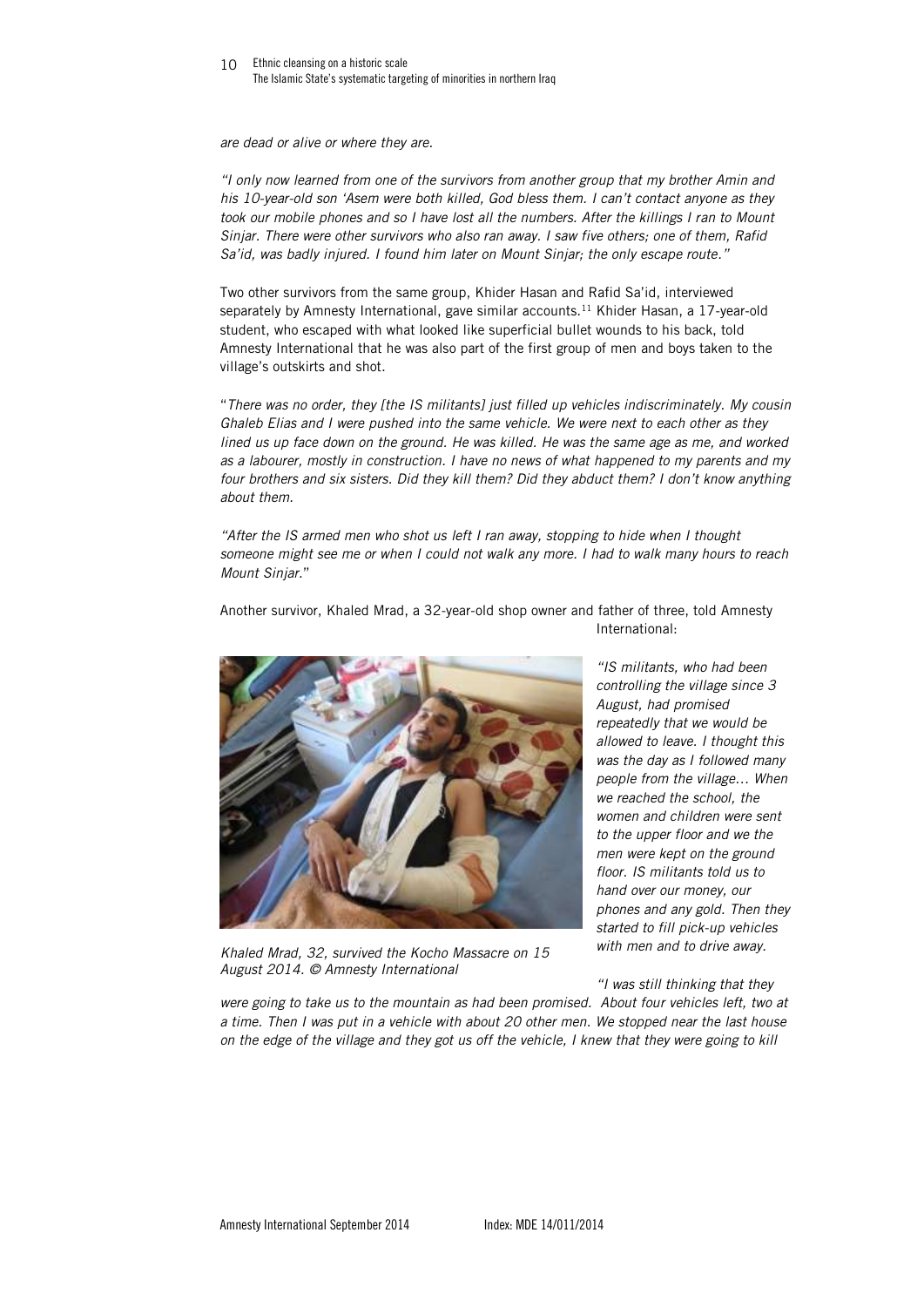*us as this was not the way to the mountain. We were on the edge of a hill and as I looked down I saw a group of bodies below by the wadi.* 

*"They told us to stand in line and one of the men in our group, the son of the Sheikh, told them 'this is not what was agreed; you were going to take us to the mountain'. They shot him multiple times. We threw ourselves to the ground and they shot at us for several minutes and then they left. I was shot three times, twice in the left arm and once in the left hip. After they left, another man, Nadir Ibrahim and I got up. All the others were dead or dying.* 

*"Nadir and I walked for about three kilometres and then I heard a car come and I hid in some straw nearby but Nadir was behind me and did not manage to hide on time and was shot dead. I stayed hidden in the straw for several hours, until the evening, and then I kept walking towards the mountain."*

Later that night, on the way to the mountain, Khaled met up with his younger brother, Said, and another man, Ali Abbas Ismail, who had been part of another truckload and had also survived. Said, 23, was shot five times, three times in his left knee, once in the left hip and once in the left shoulder. At the hospital where the brothers were being treated for their injuries, Said showed Amnesty International a bullet doctors had just removed from his knee.



Khaled and Said are lucky to have survived, but are now grieving for their seven brothers who are believed to have been killed in the massacre. Elias, Jallu, Pessi, Masa'ud, Hajji, Kheiri, and Nawaf, aged between 41 and 22, were also at the school and have not been heard of since. "It has been two weeks.<sup>12</sup> There is just the two of us left now. Those who survived have by now made it back and my brothers are not among them. I think they are all dead. I hope that they died quickly, that

*Said Mrad, 23, survived the Kocho massacre on 15 August 2014. © Amnesty International*

they did not lie there in pain for hours," Khaled said as he broke down in tears.

But some of the victims of the 15 August massacre were not killed instantly, and died of their injuries hours, possibly days, later, having been left for dead and being too seriously wounded to drag themselves away. Some of the survivors told Amnesty International that as they lay injured they could hear other survivors crying out in pain.

Salem, another survivor, who managed to hide near the massacre site for 12 days thanks to the help of a Muslim neighbour, told Amnesty International: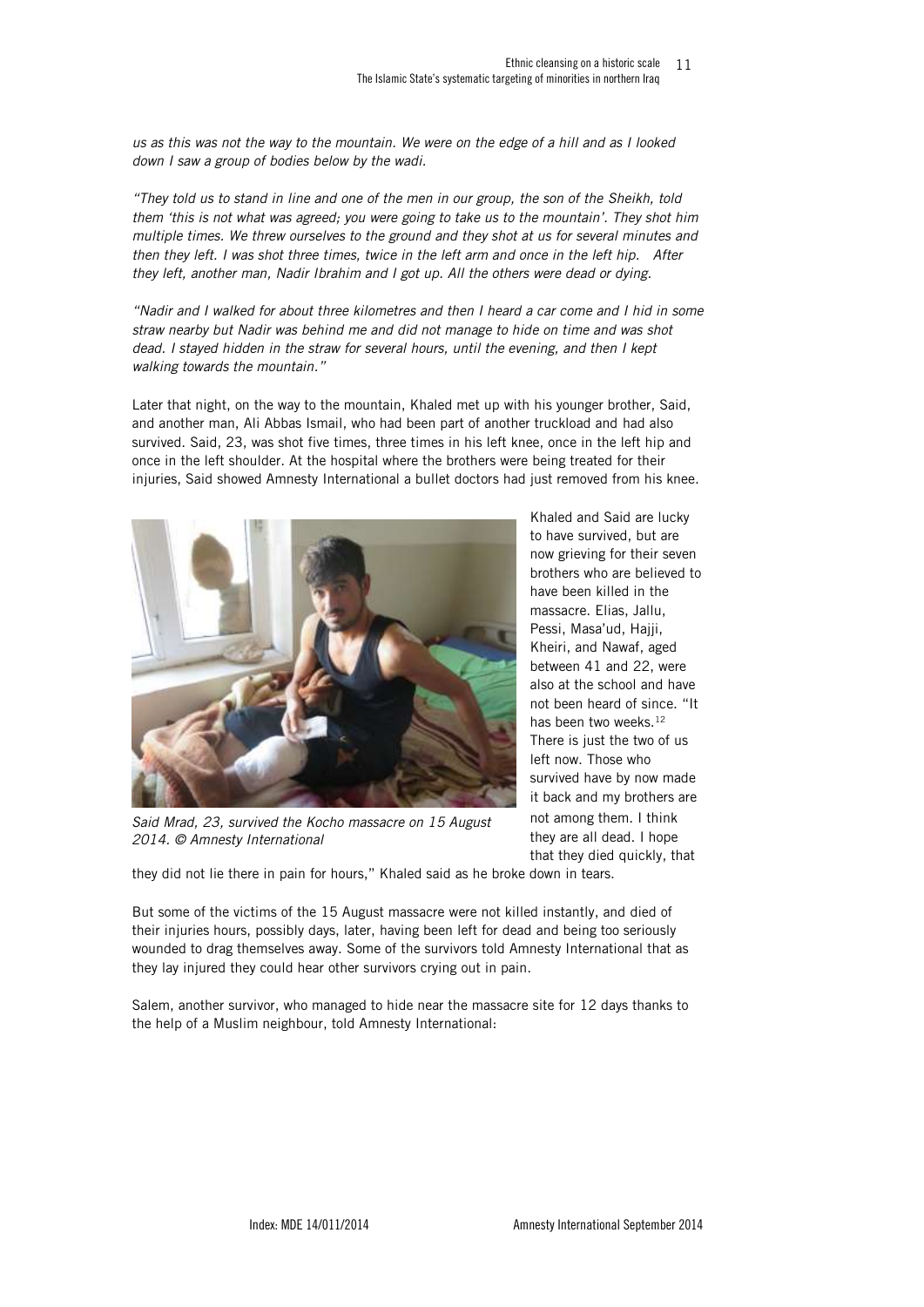"*Some could not move and could not save themselves; they lay in agony waiting to die. They died a horrible death. I managed to drag myself away and was saved by a Muslim neighbour; he risked his life to save me; he is more than a brother to me. For 12 days he brought me food and water every night. I could not walk and had no hope of getting away and it was becoming increasingly dangerous for him to continue to keep me there. He gave me a phone so that I could speak with my relatives (in the mountain and in Kurdistan) and after 12 days he managed to get me a donkey so that I could ride to the mountain, and from there I was evacuated through Syria and on to Kurdistan.*"

Another survivor, Khalaf Hodeida, a 32-year-old father of three young children, told Amnesty International:

"*I was in the third car-load. Before me, they [IS militants] took away two other vehicles full of men and youth. We were driven a very short distance east, maybe 200-300 metres. We were 20 or 25 crammed in the back of the pick-up, I don't know for sure. When we got there they made us stand in a row and then one of them shouted* 'Allahu Akbar' *['God is Great'] and then there was shooting. There were maybe 10 of them, but they were behind us. I don't know how many of them opened fire. I was hit twice, in the left hip and the left calf.*

*"After the shooting stopped I heard the vehicles leave and another man and I got up and ran. I went in one direction and he in the other. I don't know where he is now. I don't know where anyone is, my children, my family. Where are they? Have they taken them? How can I find them?*

*"Among those killed near me was Amin Salah, the brother of Elias [the nurse who survived the first group killing], and his son 'Asem, aged 10-12, and seven others whose names I know and another 10 or 12 whose names I don't know because I could not see properly. I was so terrified; I kept my head down and when it became quiet and I was sure they had left I just ran away.*"

Many of the hundreds of women and children who were abducted from Kocho on 15 August are currently held in and around Tal 'Afar – halfway between Sinjar and Mosul – where IS groups are holding other abducted Yezidi civilians. Amnesty International had been in contact with Kocho residents before the massacre, who said that the village then had a population of more than 1,200. The organization has been unable to contact them since 13 August. Relatives of some of the abducted women and children have told Amnesty International that they have not been able to make contact with them since they were abducted and are extremely concerned for their safety.

#### <span id="page-11-0"></span>QINIYEH

In the afternoon of 3 August scores of men and boys were summarily killed on the edge of the village of Qiniyeh, south-east of the town of Sinjar. Amnesty International spoke to several survivors and witnesses of the massacre, all of whom gave very similar accounts. They were interviewed separately and in some cases did not know each other.

According to their statements, a large group of some 300 or more Yezidis, most of them from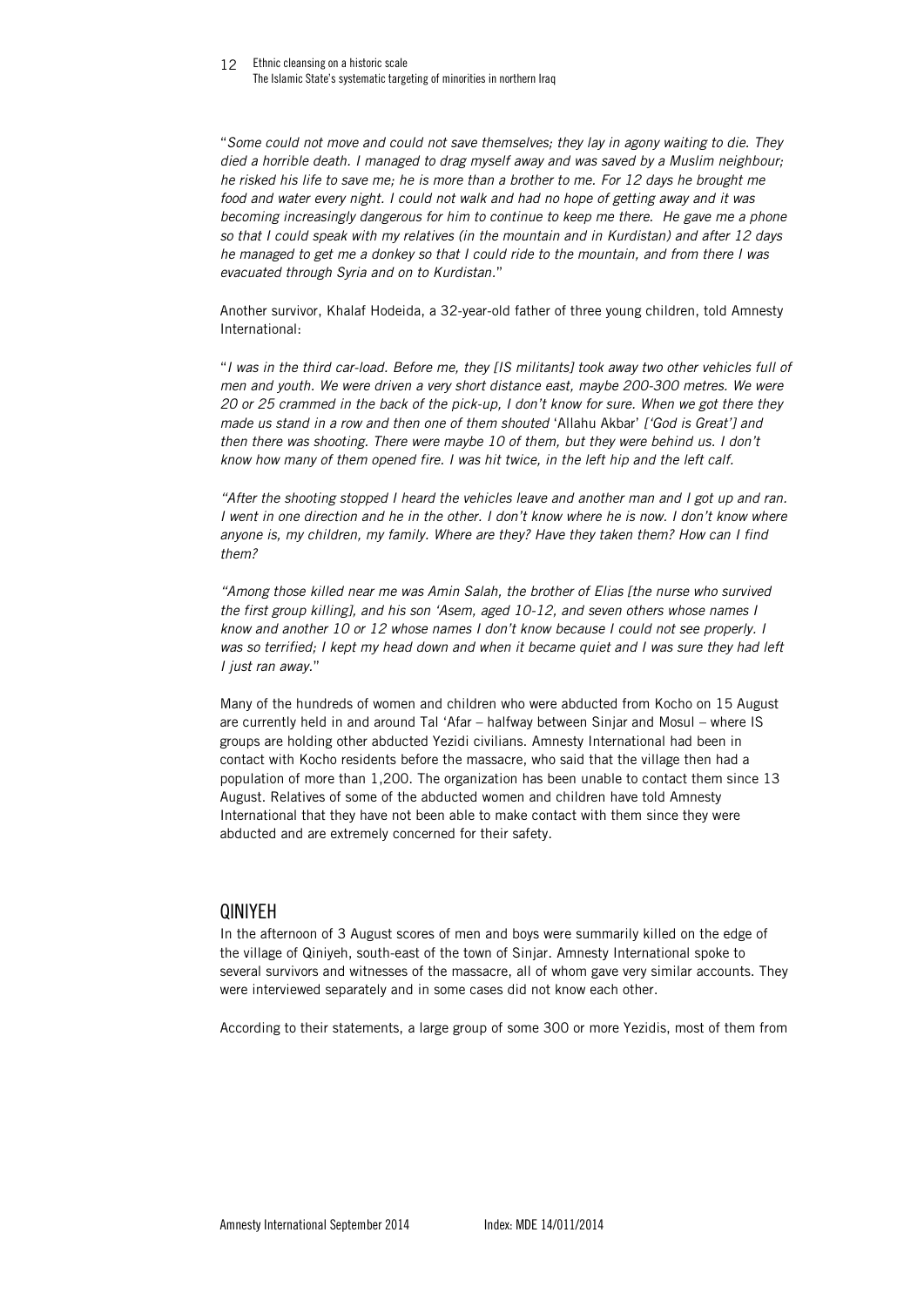the nearby village of Tal Qasab and many from the same extended family and tribe, became trapped in Qiniyeh as they were making their way to Mount Sinjar. Most of them were women and children, but there were also scores of men, many of whom had earlier engaged in armed clashes with IS fighters, in an attempt to prevent them from storming their villages.

Once they realized they had no hope of halting the IS advance they fled north towards Mount Sinjar, getting stuck in Qiniyeh. There, IS fighters caught up with them, separated the women and children from the men and boys and took a group of up to 85-90 men and boys – including boys as young as  $12$  – and shot most of them dead. The massacre seems to have been carried out to punish those who had, or were suspected of having, tried to repel the IS attack on their villages, and/or to dissuade others from putting up any resistance to IS advances. A few people survived the massacre, and some others managed to escape in the melee as they were being marched to the killing site. Amnesty International spoke to some of



*Brothers Bapir Elias Ma'aju and Said Elias Ma'aju, killed in the Qiniyeh massacre along with their father, 12-year-old brother and two other brothers. © Amnesty International*

the survivors.

Fawas Safel gave Amnesty International a list of 28 men from his family who have been missing since the massacre. He believes they have all been killed:

"*My family and I fled Tal Qasab in the morning [of 3 August]. There was a huge number of people fleeing towards the mountain [Mount Sinjar]. Those who had cars could go on more easily. We did not have a car so we stopped in Qiniyeh, at a farm on the edge of the village. We were more than 200, mostly women and children. A military vehicle came with some IS militants. They asked us for weapons and we said that we did not have any. We did have weapons but we had hidden them around the area. They said that they would search the area*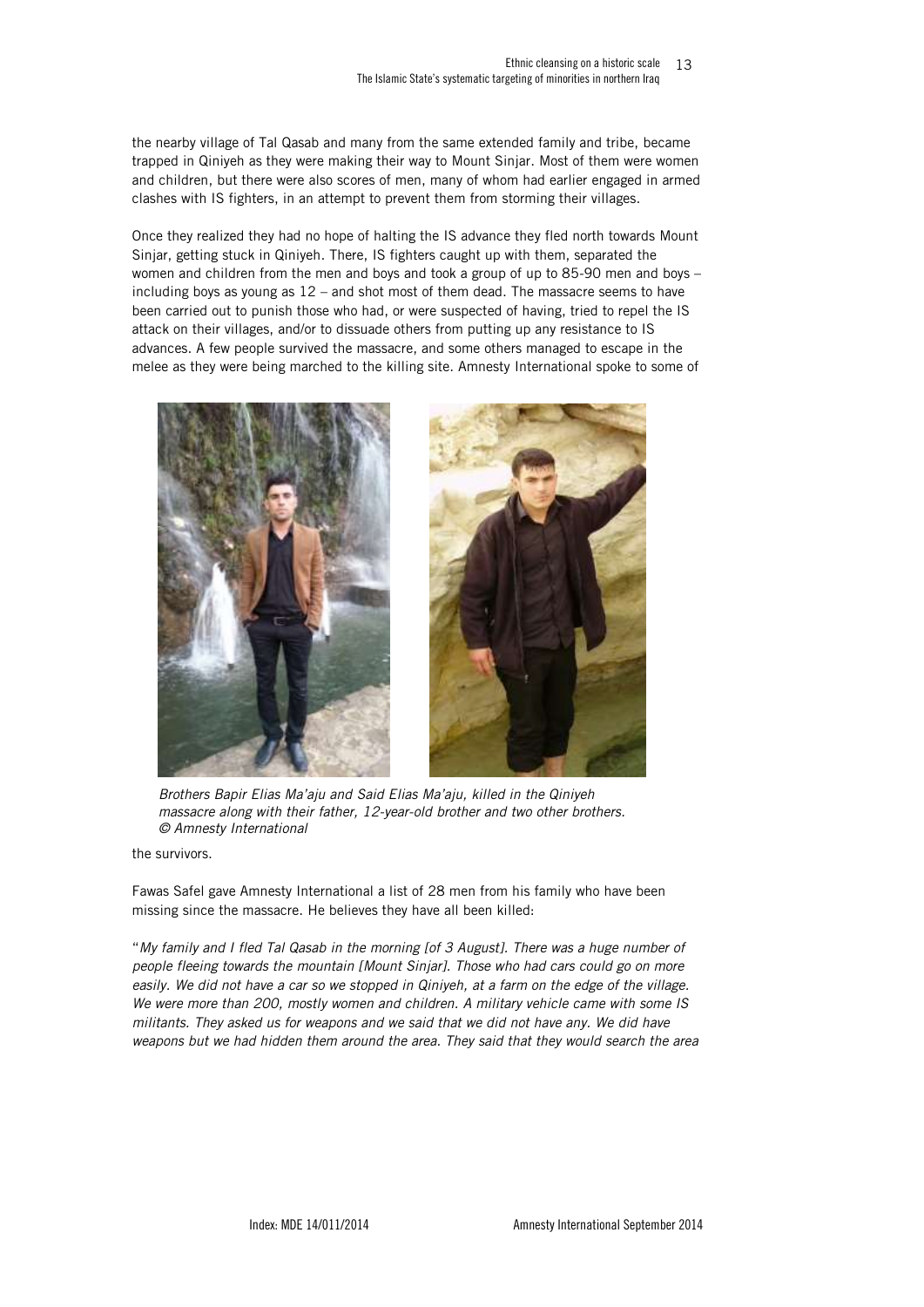*and if they found weapons or if we tried to run away they would kill us and if not they would not harm us. I was in a group with 72 other men and boys and we stayed put, without trying to run away.* 

*"They left and after half an hour a convoy of IS vehicles came, 10 or 12 of them; about four saloon cars and the rest pick-ups. They again asked for weapons and we said we had none. They told us to hand over our mobile phones. They sent a Yezidi man who was with them to collect the phones from the women. Then they put us into two lines: men and boys in one line and women and children in the other.* 

*"They marched us (men and boys) towards the mountain, about 15 minutes' walk away. We stopped at a place where there was a big hole, by the wadi, we were on the edge of the hole. They opened fire and some people tried to run away. I let myself fall in the hole, and others fell on top of me. I stayed still. After the continuous fire stopped, IS militants fired individual shots at those they saw were not yet dead.* 

*"After they left – I don't know how much time passed exactly – I got up and so did my friend Ezzedin Amin and we ran away. Neither of us were injured. We walked to the mountain and there we found three others who had also escaped alive from the massacre. They were injured, one very lightly and two more seriously."*

Another villager, Mohsen Elias, told Amnesty International:

"*After the Peshmerga who used to protect our villages fled in the night between 2 and 3 August, me and many other men from the village [Tal Qasab] took our weapons (most of us had Kalashnikovs, for the protection of our families) and clashed with IS militants. At about 7 or 8am we ran out of ammunition and ran away toward the mountain (Mount Sinjar). We stopped in the village of Qiniyeh, near the foot of the mountain. We were about 90 men and youths and with us were more than 100 women and children from our families.* 

*"At about 1pm or so IS militants came and spoke to us and said that they were only looking for Peshmerga and asked if we had weapons and said they would kill anyone found to have*  weapons. We had hidden our weapons and said we had none. They said we could go home *soon and left. After half an hour some 20 IS vehicles came and surrounded us. My relative Nasser Elias tried to run away and they shot him dead.* 

*"They split us into two groups, men and boys of 12 and older in one group and women and younger children in another group. They started to load the women and children in the vehicles and made us (men and boys) walk to the nearby wadi. The youngest of the group was my brother Nusrat, 12 years old. We were made to squat by the edge of the wadi, which was deep. They told us to convert to Islam and we refused.* 

*"One grabbed me by my shirt from behind and pulled me up and tried to shoot me but his weapon did not fire. My brother Nusrat was scared and was crying. They opened fire from behind us. I fell into the wadi and was not injured. My brother Nusrat was right next to me and was killed. My father, Elias, and my four brothers, Faysal, Ma'amun, Sa'id and Sofian, were all killed. Most of the other men and boys were also killed, including more than 43 of my relatives. <sup>13</sup> After the IS men left I waited and then ran away to the mountain. I only know four others who survived: my neighbour Fawas, Khalaf Mirze and his son 'Ayad (Khalaf had*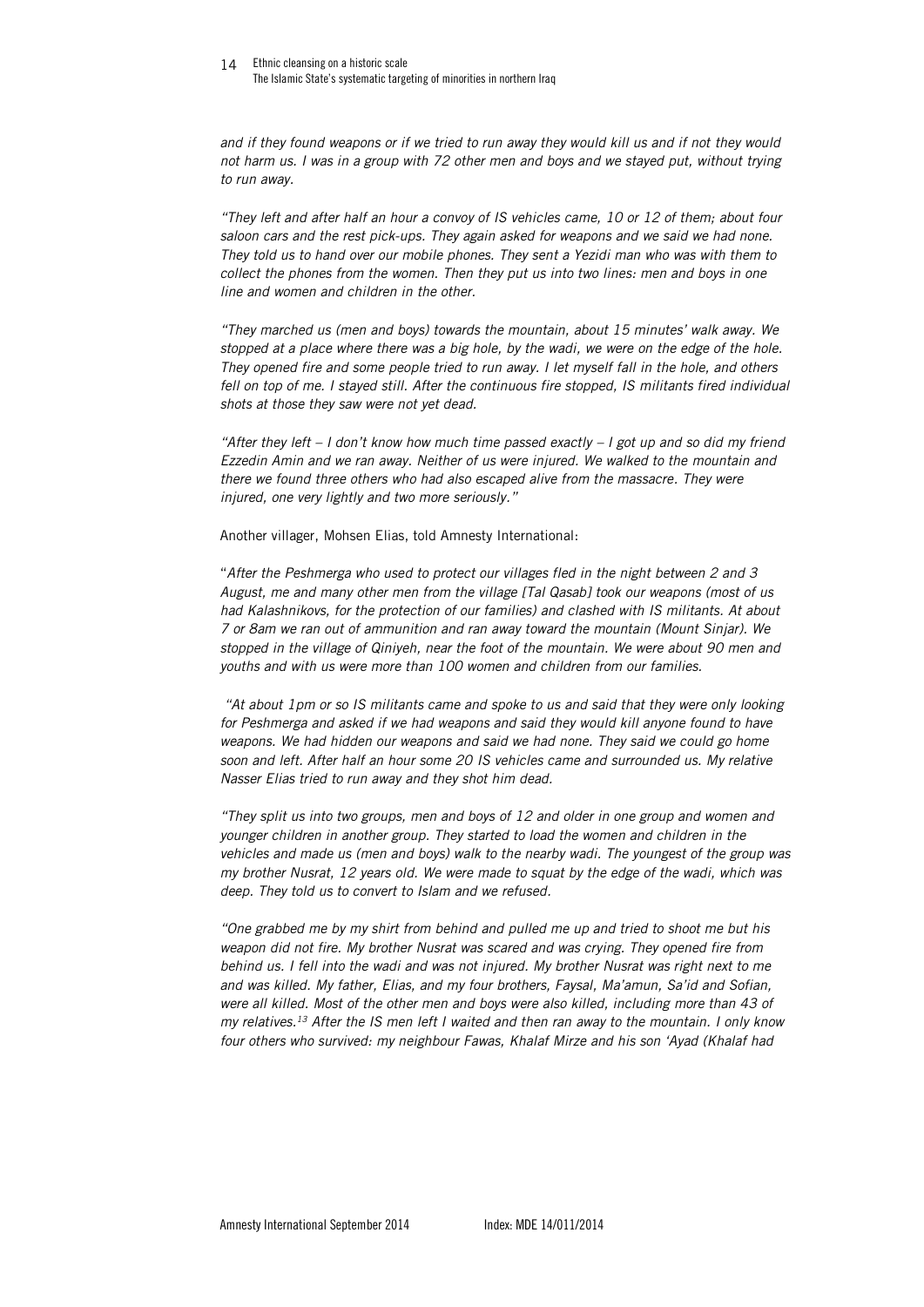*been shot in the back, shoulder and leg, and 'Ayad in the shoulder) and another man called Ziad. I don't know if any others survived."*

Hawwas Hashem, another of those who had stopped in Qiniyeh, told Amnesty International that he had hidden himself nearby:

"*After hours of clashes with the IS militants who were attacking our village we were overpowered and fled toward the mountain. Many of us stopped in Qiniyeh; there had been no clashes there and we thought we would be safe. There were many families, men, women and children. Hundreds all together. The IS men left and after a while they came back with several vehicles. Four of the vehicles surrounded the house where I was with my family.* 

*"I ran away and hid in a nearby hill. From there I could see what was happening. It was early afternoon – broad daylight. They brought all the people out of the houses and divided the men from the women and children. They put the women and children in vehicles and drove*  away and marched the men and some young boys to the wadi nearby. They made them kneel *or crouch along the edge of the wadi, and shot them in the back. I counted about 67 who were killed and some others survived and ran away after the IS militants left. Then I ran away from the hill to Mount Sinjar."*

The names and details provided by the survivors, relatives of some of those killed and witnesses indicate that some 65-70, possibly up to 80-85, men and boys were shot dead on the edge of the village of Qiniyeh. Many more are reported to have been killed in smaller groups further away from the village, most as they were trying to flee to Mount Sinjar and some after they were captured near the foot of the mountain as they came down to fetch water and food for themselves and their families who were stranded there.

#### <span id="page-14-0"></span>JDALI

Some 50-60 men, who were fleeing towards Sinjar Mountain with scores of women and children from their families, were rounded up and shot dead by IS fighters near the Qahtanya/Sinjar crossroad on the morning of 3 August, two of the survivors told Amnesty International.<sup>14</sup> One of them, Dakhil Sabri, said:

"*As I was walking to the mountain with my wife and other families we stopped by a farm to look for water. Several cars with IS armed men came by. Five stopped right where we were* and some others further back. They grouped all of the men and pushed us to the ground. *Some tried to get away. One was shot several times; even as he collapsed to the ground they continued to shoot at him.* 

*"In the melee, I managed to slip into a small animal pen and hid there. I heard a lot of shooting for several minutes and then silence and then the armed men left taking the women and children with them. After they left I came out of my hiding place. All the men were dead except for me and two others who had also managed to hide. We escaped to the mountain. My wife, Dilo, who is pregnant, was among the women and children who were taken away. Until recently she was held in the school in Tal 'Afar but now I am not sure if she is still there or has been moved to another place.*"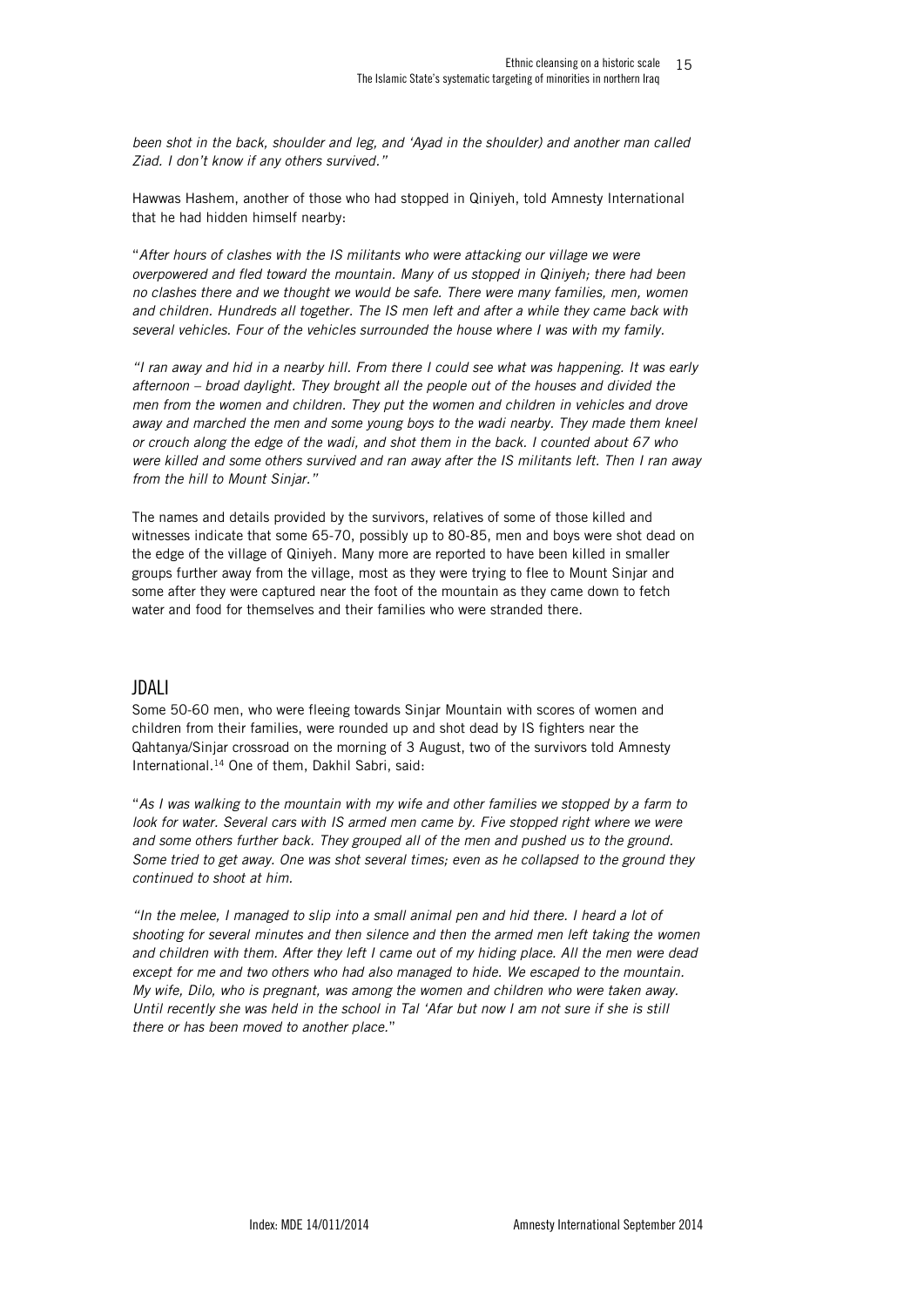#### Ethnic cleansing on a historic scale 16 The Islamic State's systematic targeting of minorities in northern Iraq

An account given to Amnesty International by Saadun Aissa, who had also witnessed the killings after managing to hide from the IS fighters, corroborates that of Dakhil Sabri. In addition, a young woman who was abducted by IS fighters and who recently managed to escape told Amnesty International that her husband and his brother were killed with other men before she and scores of women and children were abducted from a farm in Jdali, where they had stopped to rest as they were fleeing towards the mountain. Her account of the incident and location is consistent with those taken from the two survivors.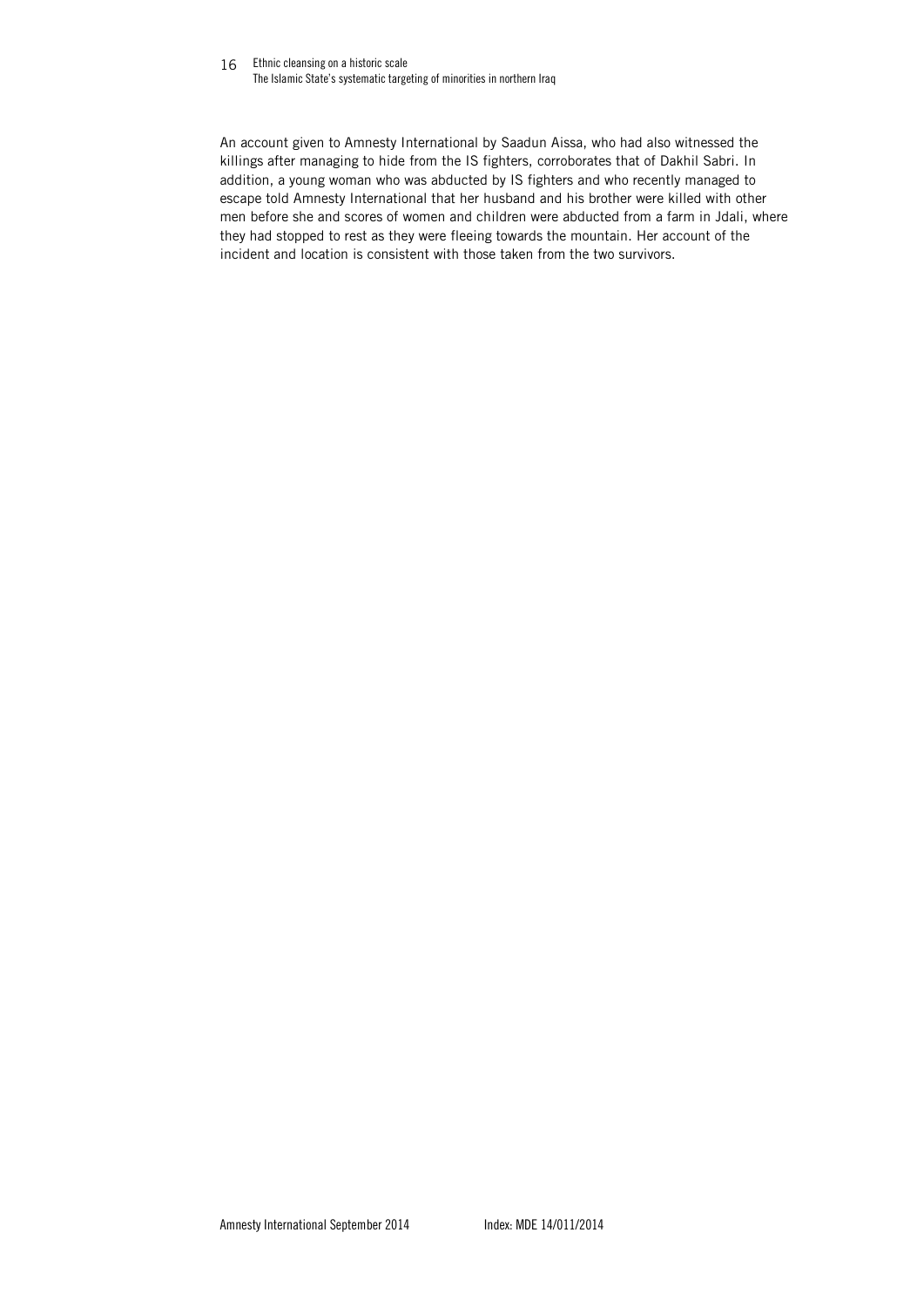### <span id="page-16-0"></span>**MASS ABDUCTIONS OF WOMEN AND CHILDREN**

Survivors of the Kocho and Qiniyeh massacres and their relatives and many other families have provided Amnesty International with the names of scores of the women and children who were captured with, and subsequently separated from, the men and boys who were killed. All of these and many other women and children continue to be held by the IS. Some of the women have been able to communicate – some regularly and others only sporadically – with their families. They say they have been detained in a variety of locations, including Badush Central Prison outside Mosul, schools and public buildings in Tal 'Afar, Mosul and Bi'aj (south-west of Sinjar) and most recently in empty houses which used to belong to Turkmen Shi'a residents (who have fled) in a village west of Tal 'Afar.

Hundreds of other men who were captured on 3 August in the Sinjar region by IS fighters are still unaccounted for; only a handful were subsequently released or have been able to communicate with their relatives. Most were initially presumed by their relatives to have been killed after their capture but an IS video released around 21-22 August showing scores of Yezidi men converting to Islam, as well as some more recent information obtained from some of those detained, indicates that many are likely to be alive and in IS captivity.

According to the pattern emerging from the scores of testimonies collected by Amnesty International from families of those who have been abducted by IS fighters, most of the abductions – like most of the killings – took place on or since 3 August in and around the towns and villages south of Mount Sinjar, where armed clashes took place between IS fighters advancing on the Sinjar region from the south and armed residents trying to repel the IS advance.

Virtually all of those abducted have been Yezidi residents of the Sinjar region who were taken as they were trying to flee the area. The Sinjar region is remote and surrounded on all sides by areas which have been under IS control since June. Flight from the region thus involved a long and perilous journey through IS-controlled areas.

Residents of towns and villages further east of Mosul that were overrun by the IS in the days following 3 August (mostly on 6-7 August) had, by contrast, generally managed to escape ahead of the arrival of the IS. These town and villages are close to Erbil, the capital of Iraqi Kurdistan, with easy access to main roads linking Erbil and Dohuk, another major Iraqi Kurdistan town, and other areas under the firm control of Kurdish Peshmerga forces.

Even in these areas, however, some residents did not manage to leave before the arrival of IS fighters. Among them were several Christian families who were trapped in Qaraqosh (al-Hamdaniya area), one of the area's main Christian towns. On Friday 22 August, as some of them were finally allowed to leave by the IS, a three-year-old girl, Kristina Khoder 'Abada, was abducted by one of the fighters. Her distraught mother told Amnesty International: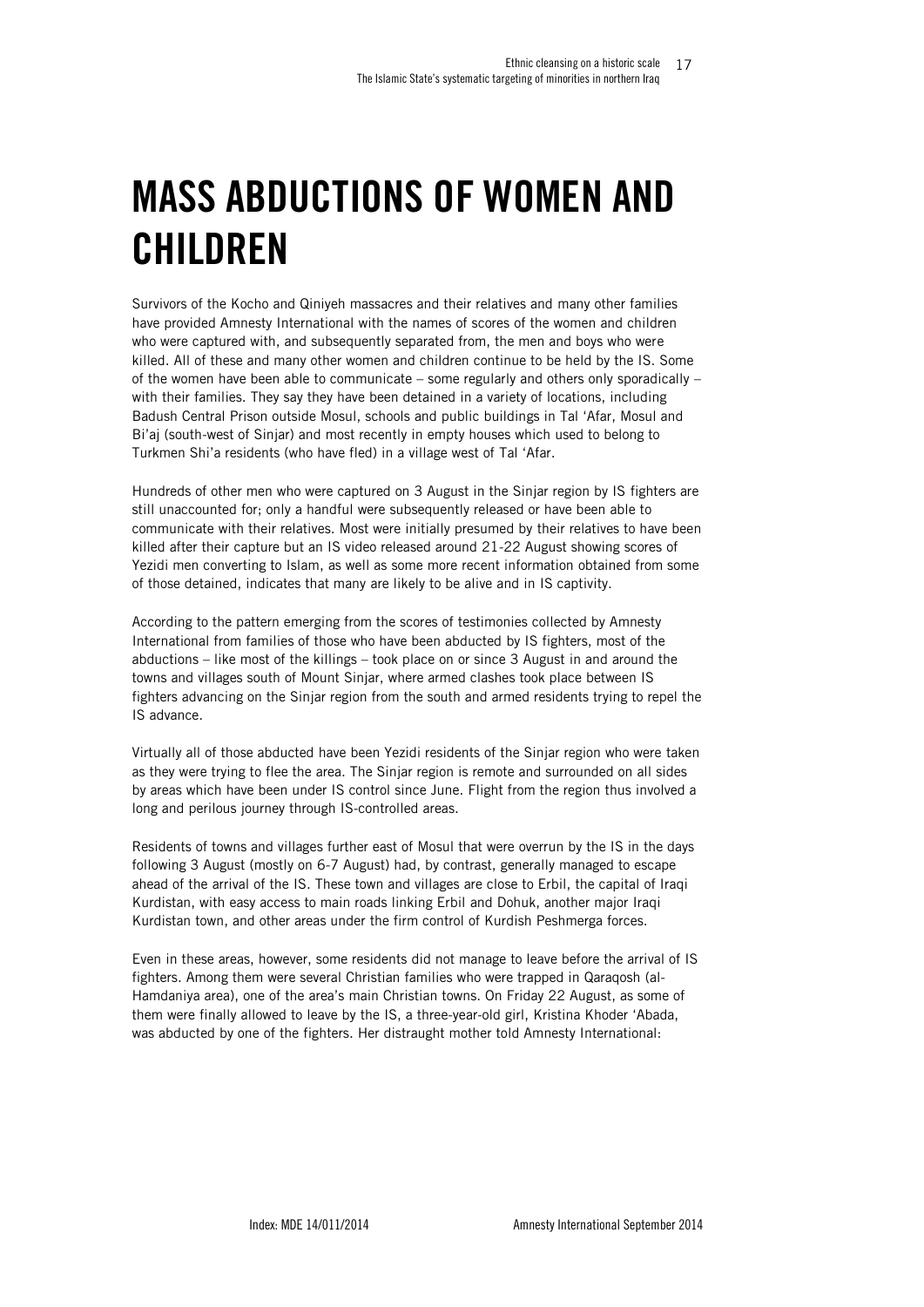*"One of the armed men took her from me and walked away with her in his arms. She was crying. There was nothing I could do. I pray to God that they will release her soon and let her come back home. I cannot, sleep; all I can think of is my little girl."* 

Several other Christians were reportedly also abducted from the area at around the same time and remain unaccounted for.

#### <span id="page-17-0"></span>ENTIRE FAMILIES ABDUCTED

The abductions have in some cases devastated entire Yezidi families. Among those being held are four generations of the family of Mohsen Elias, one of the survivors of the Qiniyeh massacre. He told Amnesty International that 18 women and children from his immediate family and more than 25 others from the extended family were abducted on 3 August and are still missing. His voice shook and his eyes filled with tears as he listed those taken:

"*My wife, Nawruz; we are newly married and she is pregnant; she is 19 years old. My mother, Shirin. My nine-year-old brother Assa'ad and my three sisters, Manal, 10, Nisrin, 18, and Shukriya, 20. My two stepmothers (my father has three wives), Sari and Shirin. My two stepbrothers, Amjad and Sami, aged 10 and 11. And my eight stepsisters, Gaure, Goule, Maryam, Shaha, 'Amshe, Samira, Yusra, and Zarifa, aged between nine and 22. What will happen to them? We don't even know where some of them are, if they are alive or dead. My baby is not even born and is already a prisoner. What can we do to get them back?"*



Hundreds, possibly thousands, of women and children are currently held in and around Tal 'Afar and other locations; some have had limited contact with their relatives. However, several

Several other women and children from the family are also still being held. These include the wives and children, some of them infants and toddlers, of his brothers and cousins, and the mothers of his stepmothers, aged 60 and 75.

*Alina, who was abducted with her mother and 9-month-old sister, and her father Faysal, who was killed in the Qiniyeh massacre. © Amnesty International*

families have told Amnesty International that some of their relatives, mostly girls and young women, were separated from the other detained women and children, and there is no information about their current whereabouts. According to the information families have received from their abducted relatives, the number of women and girls whose fate and whereabouts are unknown runs into the hundreds.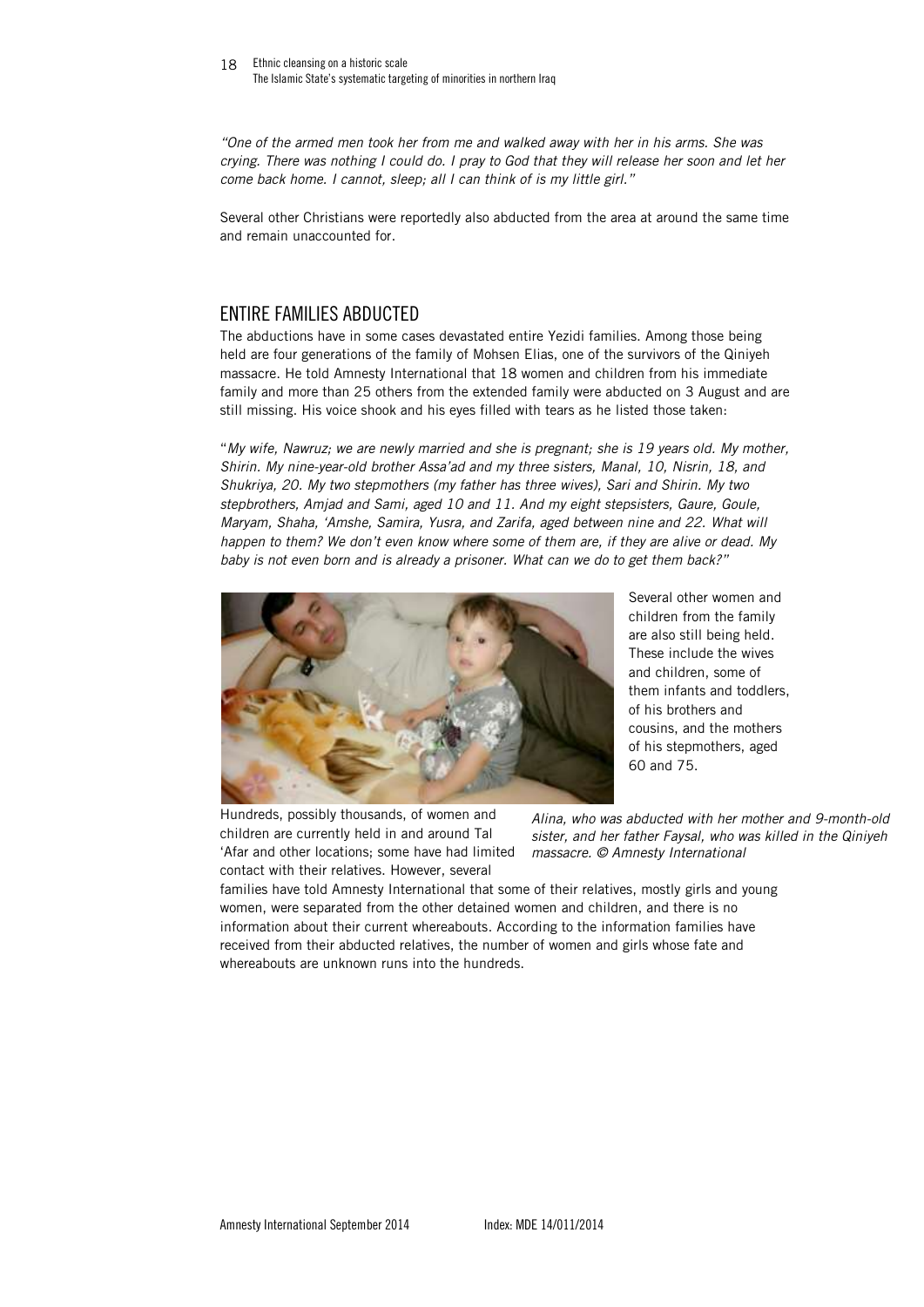

On 17 August hundreds of women and children were moved from a school in Tal 'Afar to a village west of the city where they are being held in empty houses belonging to Turkmen Shi'a residents of the village who fled when IS took over the area in June. Since then more women and children are reported to have been moved to the same and other areas around Tal 'Afar, also into abandoned houses. Others are reportedly held in Mosul and Bi'aj. Residents of Tal 'Afar and Mosul have confirmed to Amnesty International that Yezidi women are being held there.

Fawas Safeel, a survivor of the Qiniyeh massacre, told Amnesty International that nine women and children from his immediate family who were abducted in front of him on 3 August were still being held. His mother, Laila, 60; his 18-year-old

wife, Nawruz; his two brothers, Sa'ad and Sami, aged 12 and 13; and his five sisters, Susanne, Hala, Samia, Sonia and Samar, aged five to 18. According to the latest information received by the family, the nine women and children are held in Tal 'Afar.

'Amshe, 35, was abducted on 3 August with three of her children and nine other relatives. Her husband, Elias, told Amnesty International:

*Talal Elias, 9, and his sister Vian Elias, 5, who were abducted with their mother and 3-year-old sister when fleeing from Hattin. © Amnesty International*

"*My wife was taken as she was trying to flee from Hattin [north of Mount Sinjar, east of Snuni] with our youngest children, my son Talal, nine, and my two girls, Vian and Breti, aged* 

*five and seven. Nine other family members were also trying to flee from Hattin. They were with my 70-yearold mother, Ghazal Silu, my brother Hajji and his wife, Feriel, and my other brother, Seidu, his wife Wahida and their four daughters, Khaula, 16, Randa, 12, Dalia, nine, and Sandrella, two.* 

*"Their conditions are very poor, and especially so for the children and the older people; they get little food, they don't have milk for the children. I heard that three children died on Friday 15 August and that the women were threatened with rape. My wife and my mother would prefer to be killed than to stay there*. *Why can't someone intervene to rescue them?"*

According to information received by the family, 'Amshe and her children and relatives were first held in



*Vian Elias, 5, was abducted with her mother, 3-year-old sister and 9-yearold brother when fleeing Hattin. © Amnesty International*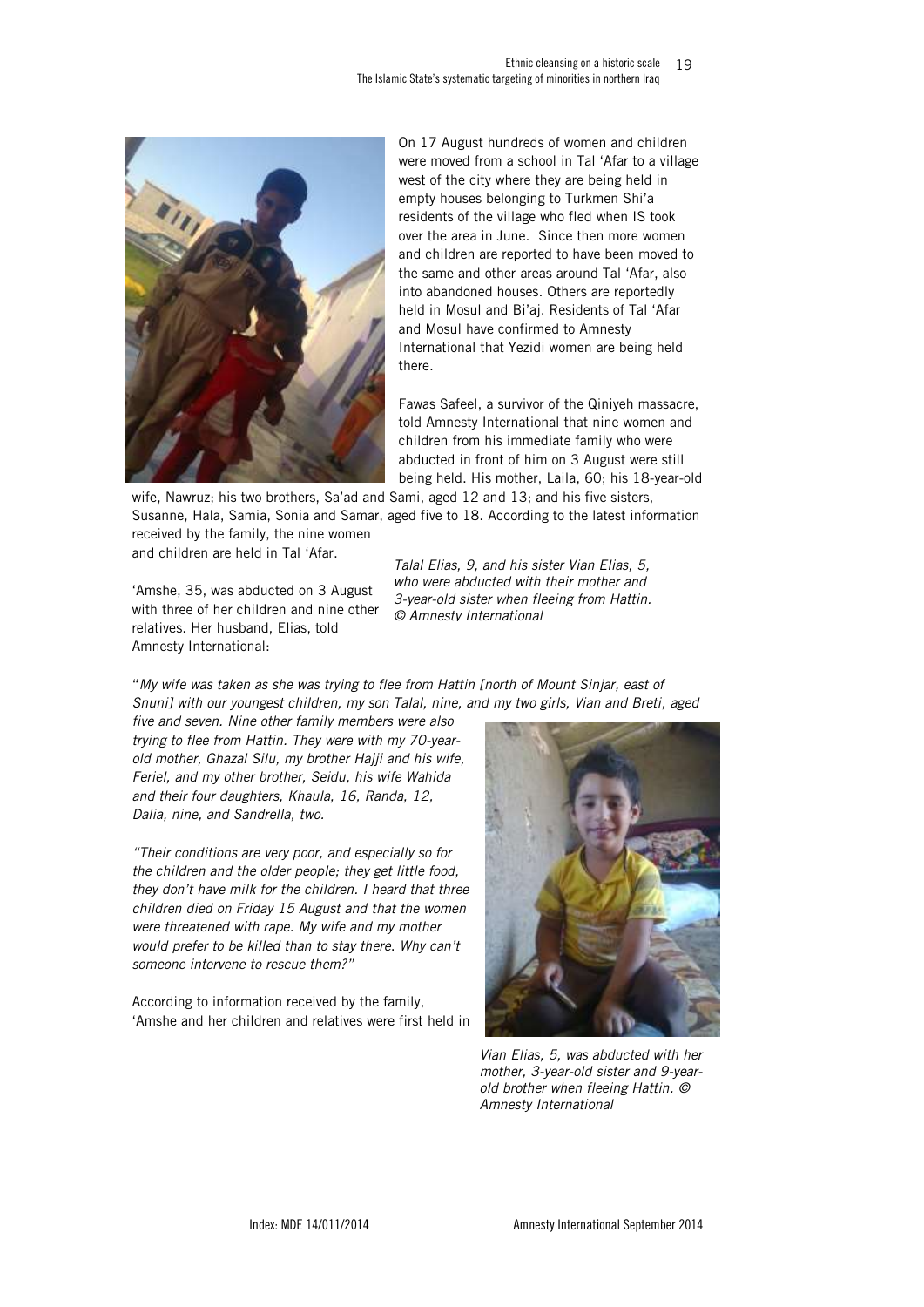Badush Central Prison in Mosul, then in a school in Tal 'Afar and since mid-August in a village west of Tal 'Afar in houses which belong to Shi'a Turkmen who fled when IS took control of the area. They were reportedly held with some 500 other families – some 2,000 people in all. While they were detained in the school in Tal 'Afar, the girls had been separated from the rest of the family. All except one, 16-year-old Khaula, had recently been returned, but Khaula's whereabouts remain unknown. 'Amshe's brother-in-law Seidu has not been seen since 3 August and his family fears that he has been killed.

Sa'd Rashu, a 45-year-old farmer, was abducted with his wife, nine daughters and two sons, and his brother's three children, on the morning of 3 August in the village of Rambussi, near Sinjar, as the family was fleeing towards the mountain. His brother told Amnesty International that the family had received no information about the fate and whereabouts of their disappeared relatives.

#### <span id="page-19-0"></span>ALLEGATIONS OF RAPE AND SEXUAL ABUSE

There are allegations that many of the women and girls who have been abducted by IS fighters, notably girls in their teens and early 20s, have been subjected to rape or sexual abuse, forced to marry fighters, or sold into sexual slavery.

Most of the families who are in contact with female relatives detained by IS fighters have told Amnesty International that their relatives have not been subjected to such abuse but that they believe that others have, notably those who were moved to undisclosed locations and have not been heard from since. Women and girls who recently managed to escape IS captivity have told Amnesty International that many others had been removed from their places of detention and sent away to be forcibly married; they were told that if they refused they would be sold. They said that they had still refused to be married and had managed to escape before their captors could carry out their threats, but that they do not know what had happened to other women and girls who had been threatened with a similar fate.

Ahmed Navef told Amnesty International that 18 women and children from his family had been taken on 3 August and held by the IS. Two of the girls, he said, disappeared on 20 August, and a third committed suicide at about the same time. "Jihan, age 16, and Ghalia, 15, went missing from the place where they were detained in Tal 'Afar," he said, "and we heard that 19-year-old Jilan killed herself rather than be forced to marry."

Amnesty International is continuing to investigate reports of sexual abuse and forced marriage.

Out of all the men captured in Sinjar on 3 August, M., a 24-year-old man, (who is not being named out of fear for his relatives still detained) his 80-year-old grandfather and nine other men are the only ones known to have escaped or been released by their captors. M. told Amnesty International:

*My grandfather, my uncle and I were abducted with 14 women and children from the family. They took us from the street as we were leaving our town, al-Jazeera, in our two cars. At that time my 15-year-old brother, Mohsen, ran away from the car and they shot him dead.*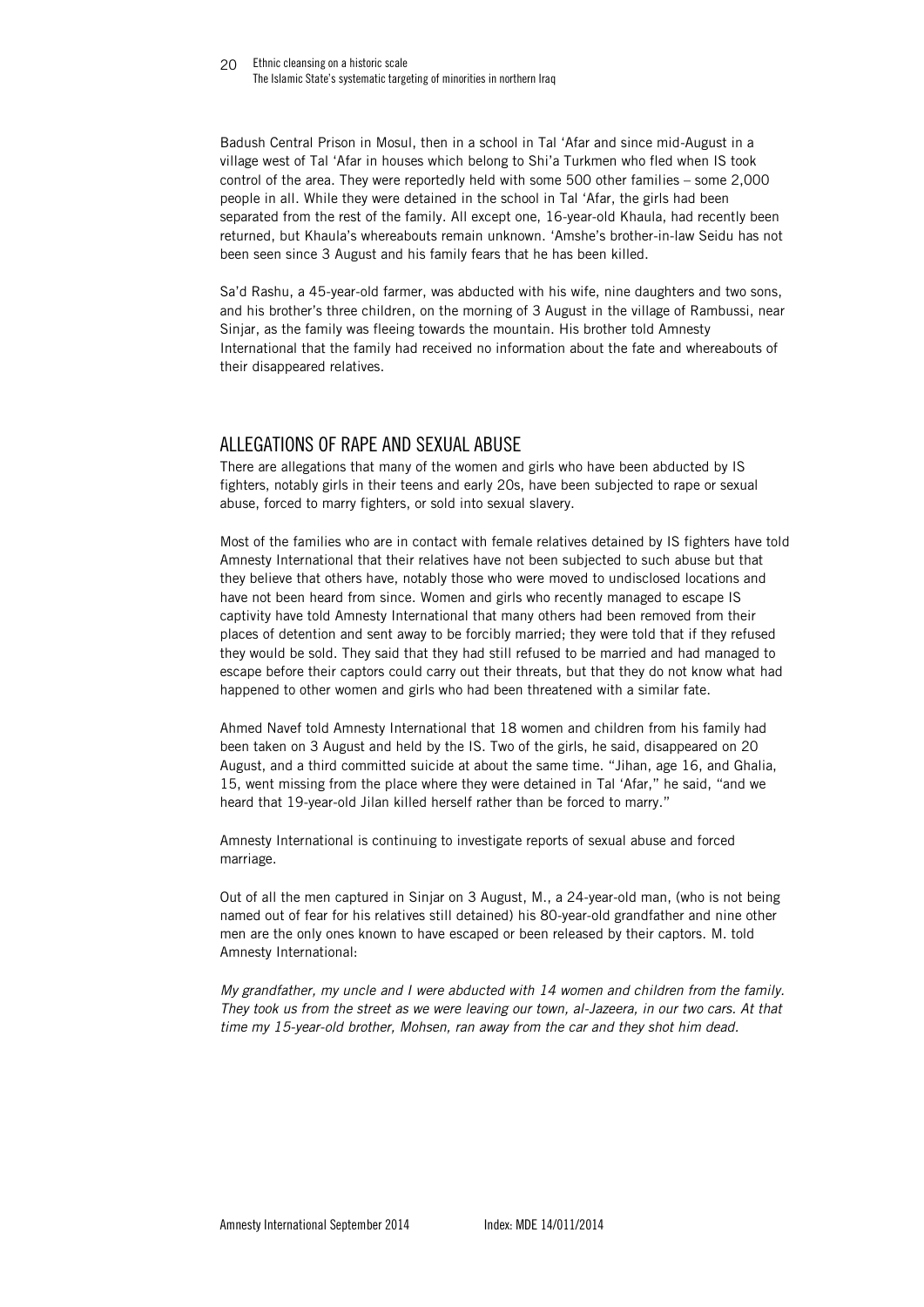*"They took us to Bi'aj and the following day they took all the women and children to another place. I later learned that they had been taken to Mosul. My grandfather was released after four days and the other men and I were taken to Tal Banat and held there for another three days. They told us that we would be killed if we did not convert to Islam. Then they told us we would be released.* 

*"On 10 August me and nine others escaped. We walked for 10-12 hours to reach the mountain. While we were detained they took a group of boys aged about 12-15 years who were held with us to another place; maybe they took them for military training. My uncle who did not manage to escape is still being held, now in Tal 'Afar in a place with many other men. The women and children from my family – my 70-year-old grandmother, four of my aunts and their 11 children – who were taken with me, are still detained, also in Tal 'Afar but in a separate place, not together with my uncle. Among them there is a little baby and a 12-yearold boy with a disability. We sometimes receive news via another family who is in contact with their detained female relatives*."

With few exceptions, nothing is known of the fate of the men who have been captured by IS fighters. Sawsan Hassa, a 30-year-old mother of six, told Amnesty International that she has not been able to obtain any information about her husband, Kheir Kasso, 30, who was abducted on 3 August in Qahtanya:

*"I was visiting my parents in Khana Sor (north-west of Sinjar) with my children when my husband called me. He had remained at home in Qahtanya. He said that the area was being attacked by IS and everyone was fleeing. He said that he would go back home to get our ID cards and documents and would then flee toward the mountain.* 

*"The last time we spoke he was running and was out of breath. Something was happening. He only managed to mumble that he would not be able to speak anymore. I think he was caught then. I have not managed to speak to him again or to find out anything from anyone about him. I don't know if he is still alive or if they [IS] have killed him. I have six children who are asking about their father. What do I tell them?"*

Kheir's sister, Marine Kasso, told Amnesty International that her two sons, Faraj 15, and Walid 18, went missing at the same time. She fears that they too have been killed.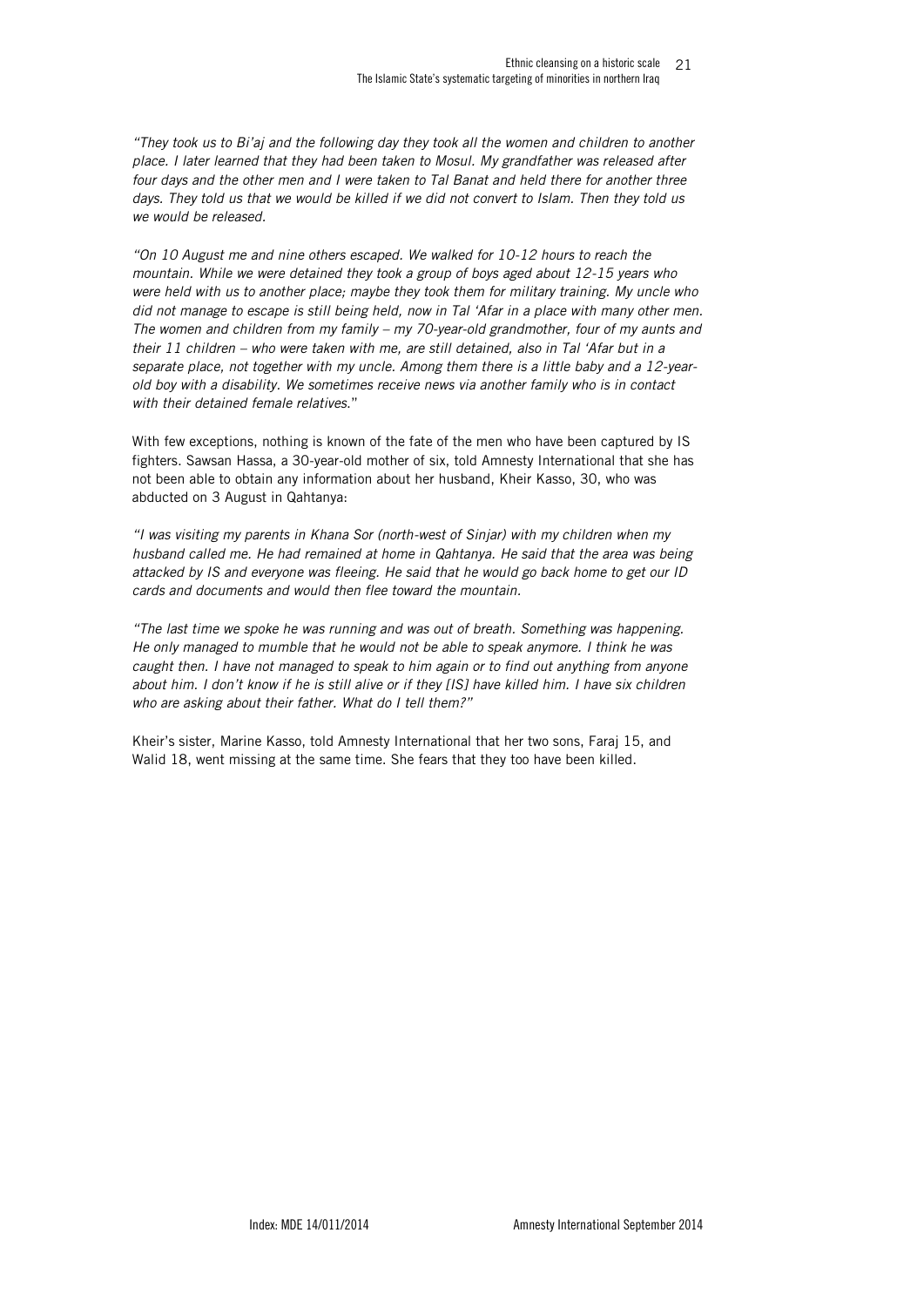### <span id="page-21-0"></span>**PRESSURE ON CAPTIVE POPULATIONS TO CONVERT TO ISLAM**

Most of the members of non-Muslim communities being held by IS who have been able to communicate with their families have reported consistent pressures on them by their captors to convert to Islam. The pressures have ranged from promises of freedom to threats that they will be killed if they do not convert.

In Kocho, where scores of male residents were murdered on 15 August, residents with whom Amnesty International had been in contact during the previous week reported being told that they would be killed if they did not convert.

In a video distributed on social media around 20 August showing scores of Yezidi men who were captured on 3 August converting to Islam, an IS commander states that those who do not want to convert can die of hunger and thirst "on the mountain" (a reference to Mount Sinjar, where Yezidi fighters and some civilians have been sheltering since 3 August, surrounded by IS fighters).

Some have told Amnesty International that they converted in order to save their lives and have not been allowed to leave the areas they are trapped in. A member of one such family told the organization on 30 August:

"*We are in a very difficult situation. We agreed to convert because we thought this would solve our problem but the pressure on us is increasing. We are under surveillance and cannot leave. We cannot just try to leave on our own; we are scared of what could happen to us. Can someone come to get us out of here? It is too dangerous for us here. We need help please.*"

This situation contrasts with an earlier case, in June 2014, of a group of Yezidi men in the Sinjar region, most of them members of the Iraqi security forces, who were captured by the IS and pressured into converting to Islam. On this occasion, a ransom was demanded and the



men were released when it was paid. 15

As part of its ethnic cleansing policy, the IS has also reinforced its message to ethnic and religious minorities that there is no place for them in Iraq by systematically destroying their places of worship and cultural heritage.

*The Yezidi Three Sisters Temples in Bashiqa, destroyed by the Islamic State on 20 August 2014. © Amnesty International*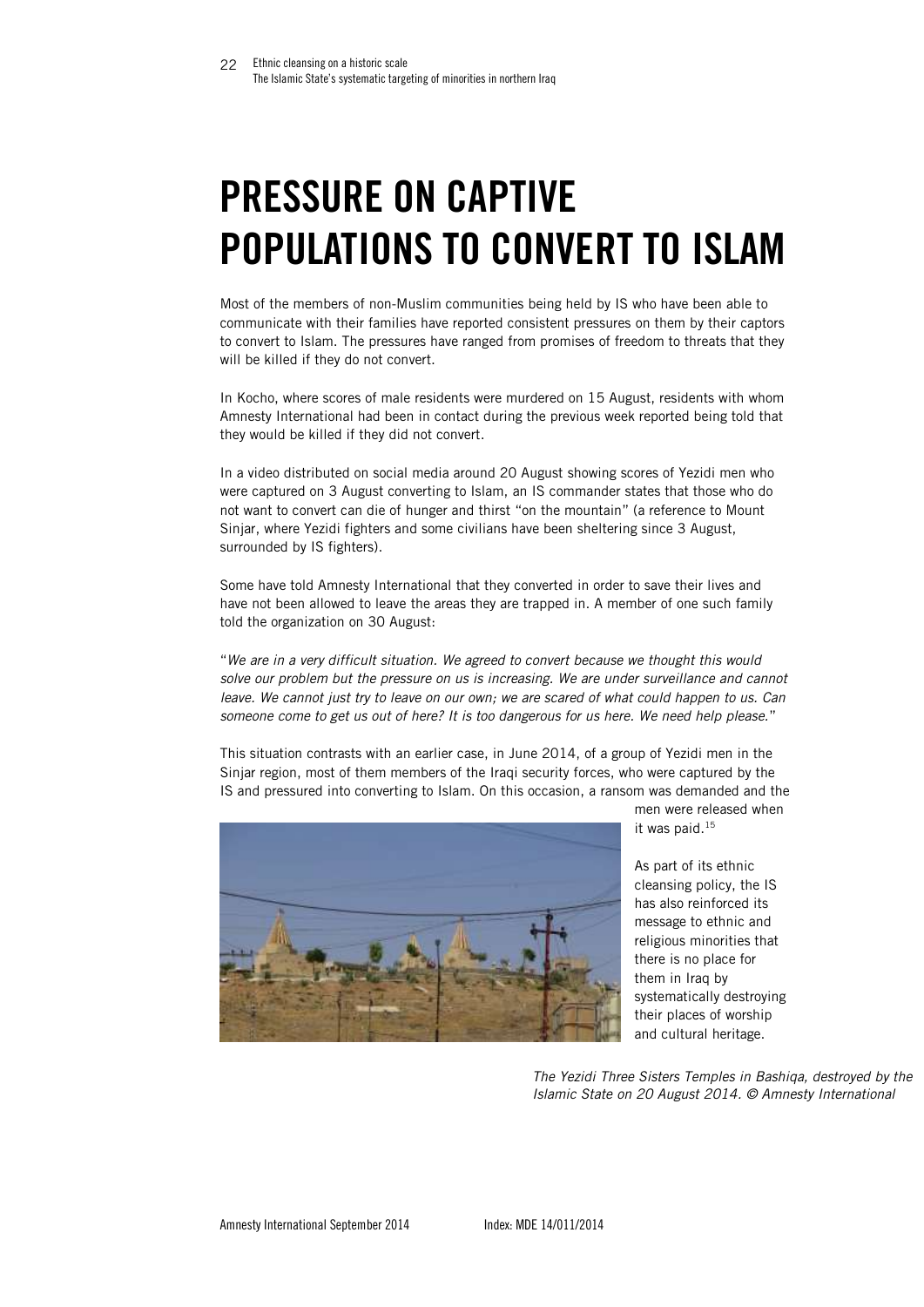Since taking control of Mosul on 10 June, the IS have systematically destroyed and damaged places of worship of non-Sunni Muslim communities. Among the first targets were Shi'a mosques blown up in Mosul and Tal 'Afar in June; the same month, the Christian Tahira (Immaculate) Church in Mosul had a statue of the Virgin Mary removed from its roof. In July, the tomb of the Prophet Jonah in Mosul was demolished and, in August, the Shi'a Imam Redha Maqam (a Shi'a shrine) near Bartalla, the Yezidi Three Sisters Temples in Bashiqa and Sheikh Mand Temple in Sinjar, and the Kakai Mazar Yad Gar and Sayed Hayyas Temples in al-Hamdaniya were all destroyed.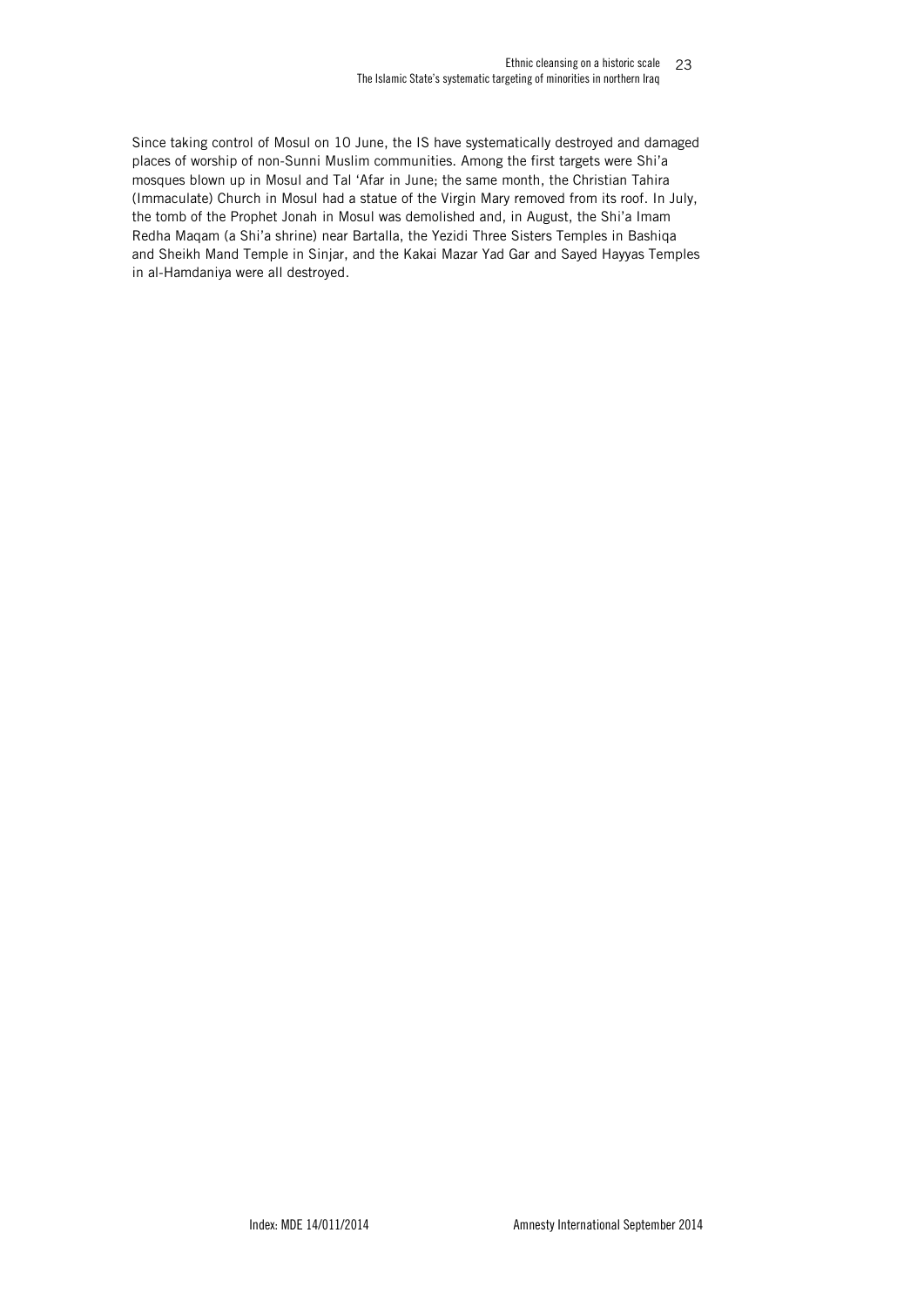### <span id="page-23-0"></span>**INTERNATIONAL HUMANITARIAN LAW AND THE CONDUCT OF THE ISLAMIC STATE**

International humanitarian law (IHL, the laws of war) applies in situations of armed conflict. In Iraq, there is currently a non-international armed conflict involving forces aligned with the central government and the Kurdish Regional Government and the armed group the Islamic State and other armed groups opposed to the government. The rules of IHL therefore apply and are binding on all parties to the conflict, including the IS. These rules and principles seek to protect anyone who is not actively participating in hostilities: notably civilians and anyone, including those who were previously participating in hostilities, who is wounded or surrenders or is otherwise captured. They set out standards of humane conduct and limit the means and methods of conducting military operations.

The deliberate and summary killing of people in captivity – be they civilians, soldiers, members of militias, or suspected government "informers" or "collaborators" – is a flagrant and serious violation of international humanitarian law and constitutes a war crime.<sup>16</sup> Torture and cruel treatment, rape and other forms of sexual violence, hostage taking, arbitrary deprivation of liberty and forcing persons to act against their religious beliefs also are serious violations of IHL and also constitute war crimes.<sup>17</sup>

Under IHL, individuals, whether civilians or military, can be held criminally responsible for war crimes. Leaders and commanders of armed groups must be particularly diligent in seeking to prevent and repress such crimes. Military commanders and civilian superiors can be held responsible for crimes committed by their subordinates if they ordered such acts or if they knew, or had reason to know, such crimes were about to be committed and did not take necessary measures to prevent their commission, or to punish crimes that have already been committed.<sup>18</sup> Individuals are also criminally responsible for assisting in, facilitating, aiding or abetting the commission of a war crime.<sup>19</sup>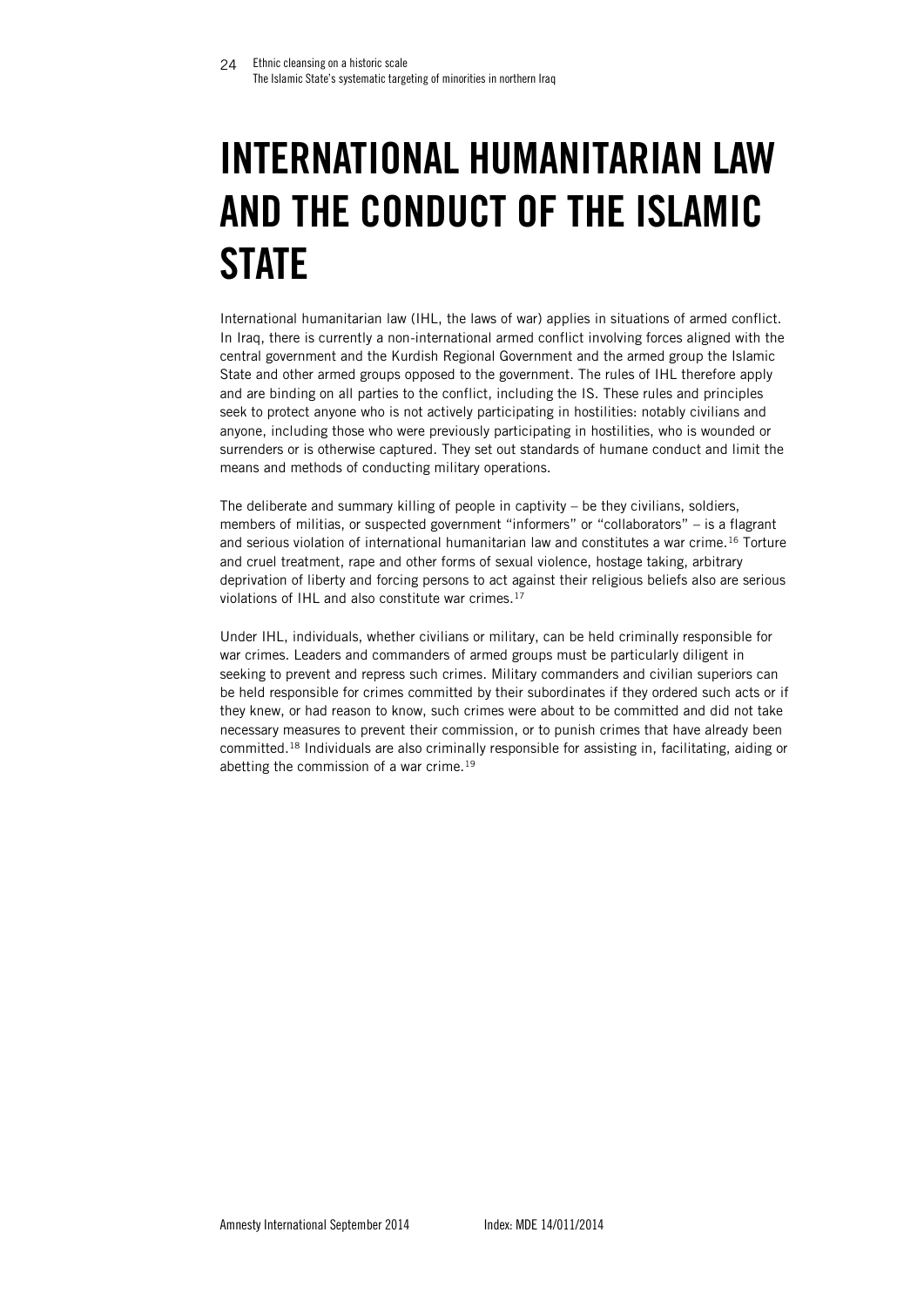### **TIMELINE OF EVENTS**

### MOSUL AND SURROUNDING AREAS

- 10 June: The IS (then known as ISIS) takes control of Mosul, Iraq's second largest city, and its surroundings. The Iraqi army and security forces flee Mosul and the entire north of Iraq without resisting. Several hundred thousand residents of Mosul (with a population of between 1.5 and 2 million), including both members of minority communities and Arab Sunni Muslims, flee the city, some for fear of the IS and others for fear of Iraqi government air strikes against the IS. Significant numbers of Christians, Shi'a Turkmen and Shi'a Shabak remain in their homes, in and around Mosul. Kurdish Peshmerga forces of the KRG take control of all areas not under IS control in the north of the country, including Kirkuk, a large oil-rich city south-east of Mosul with a mixed Kurdish-Turkmen (Shi'a and Sunni) population which has long been claimed by the KRG.

- 13 June: After Friday prayer the IS distribute a communiqué containing 16 rules, including a ban on smoking and a ban on women leaving the house unless necessary. These and other rules are not immediately enforced but are implemented progressively in subsequent weeks. IS fighters destroy the Qabr al-Bint (Tomb of the Girl) monument in Mosul.

- 16 June: IS takes control of Tal 'Afar, a large town west of Mosul where the population (of up to 200,000) is almost all Turkmen (some three quarters of them Sunni and the rest Shi'a). Most of the Turkmen Shi'a flee the city westwards to Sinjar and from there make their way to Erbil on their way to the capital, Baghdad, and further south to Najaf, Karbala and other Shi'a majority areas.

- Third week of June: the IS remove a statue of the Virgin Mary from atop the Tahira (Immaculate) Church in Mosul and destroy the tombs of three well-known poets in the city centre.

- 25 June: Armed confrontations break out between IS fighters and Peshmerga forces east of Mosul, on the outskirts of the majority Christian town of Qaraqosh (also known as al-Hamdaniya), prompting the entire population of the town to flee. Most residents return after the clashes end three days later.

- 27 June: Two Chaldean Christian nuns and three orphans (two girls and one boy) are abducted in Mosul when they visit the orphanage (run by the nuns) which they had fled soon after 10 June. Many Christians who had fled Mosul but had continued to visit their homes and their relatives in the city stop visiting Mosul.

- Late June/early July: Several men from the Turkmen and Shabak Shi'a communities are abducted and killed and their homes and places of worship are destroyed by the IS in Tal 'Afar, Mosul and surrounding areas, prompting most of the members of the two communities who had remained in IS-controlled areas to flee.<sup>20</sup> Dozens of Yezidi border guards and soldiers are captured by IS fighters in north-western Iraq and taken across the border to IScontrolled areas in Syria, where they are pressured into converting to Islam. They are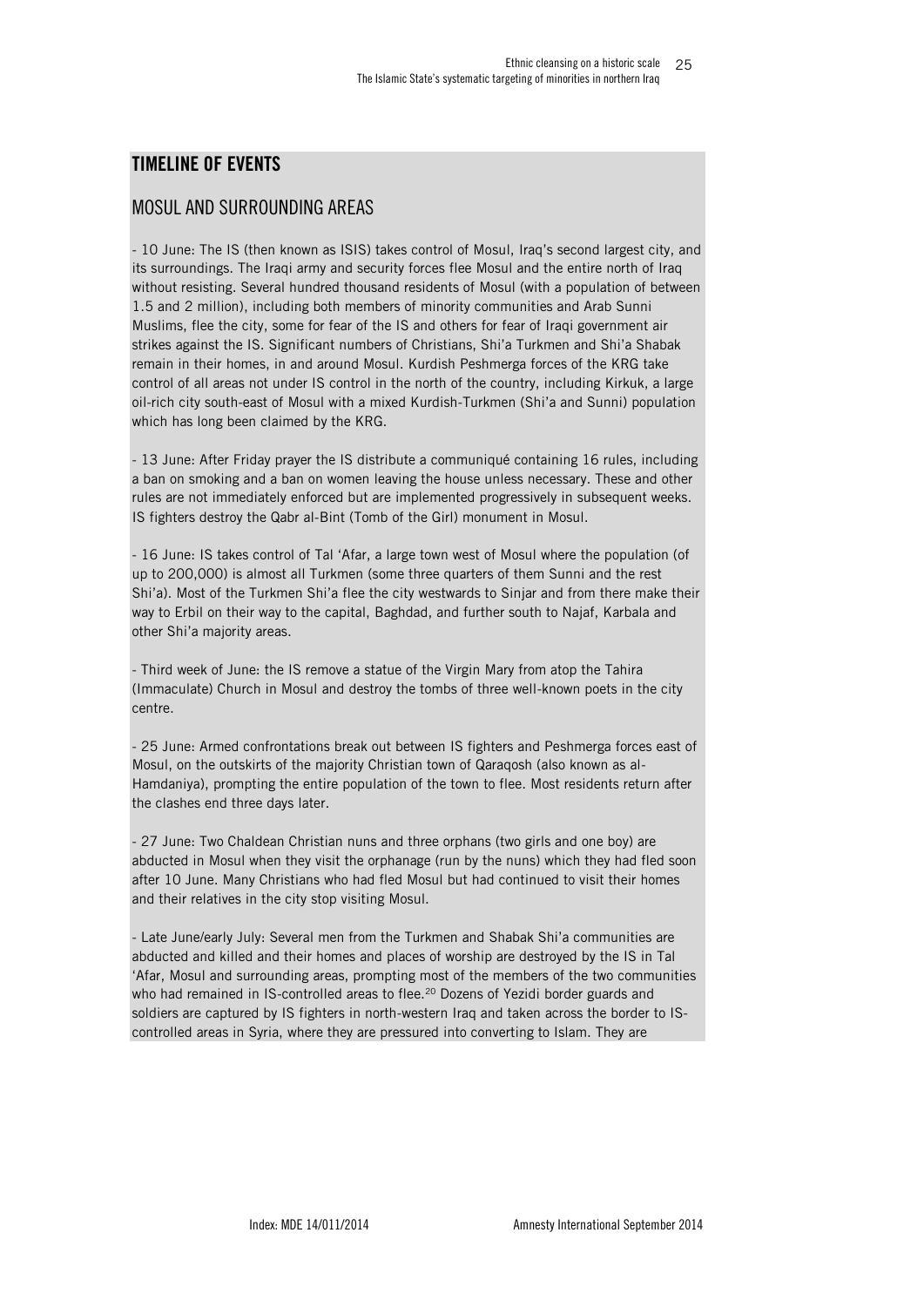eventually released on payment of a ransom.<sup>21</sup>

- 14 July: The two Christian nuns and three orphan children abducted on 27 June are released unharmed but report having been pressured into converting to Islam by some of their captors.<sup>22</sup>

- 18 July: Christian residents of Mosul who had remained in the city flee after having been given an ultimatum by IS fighters two days earlier to either convert to Islam, pay *jizya* (a tax historically levied on non-Muslim subjects) leave or be killed. Many tell Amnesty International that they were robbed of money and jewellery by IS fighters as they left the city.<sup>23</sup>

- 3 August: IS fighters attack towns and villages in the mostly Yezidi Sinjar region, in northwest Iraq, killing scores – possibly hundreds – of men, abducting more than 1,000 women, children and men, and forcing more than 200,000 people - the entire Yezidi population, as well as the remaining small number of Christian residents - to flee the area. Most manage to flee to KRG areas but tens of thousands of Yezidis attempting to flee get trapped on Mount Sinjar, where they remain under siege for several days, surrounded by the IS and in dire conditions with hardly any food, water or shelter. Several die due to lack of water and medical care and the rest are eventually able to escape with the help of Syrian Kurdish separatist fighters from the People's Protection Units (known by its Kurdish acronym, YPG), who open a safe passage for them off the mountain, through Syria and into the KRG region of northern Iraq. Some who do not manage to flee remain trapped in the Sinjar region and unable to leave.<sup>24</sup> Thousands of Yezidi fighters and an unknown number of Yezidi civilian residents of villages on Mount Sinjar remain on the mountain area, determined to prevent the IS from taking control of the mountain area.

- 6-7 August: IS fighters storm and take control of more towns and villages north-east of Mosul, displacing tens of thousands of Christians, Yezidis and members of other minorities living in the area. Some who do not manage to flee remain trapped and unable to leave. Among those displaced from the area are thousands who were sheltering there after having fled their homes in surrounding areas in previous weeks, including thousands who were sheltering in a camp for internally displaced people (IDPs) in the al-Khazer/Kalak area, half way between Mosul and the KRG capital, Erbil.<sup>25</sup>

- 15 August: IS fighters kill scores, possibly hundreds of Yezidi men and abduct hundreds of women, children and men in the village of Kocho (also known as Kuju), south of the town of Sinjar. These residents have been trapped in the village, unable to leave since 3 August.<sup>26</sup>

- 22 August: IS fighters abduct a three-year-old girl, two teenage boys and a 20-year-old woman – all Christians – as they and their families are finally allowed to leave al-Hamdaniya area, where they had been trapped in their homes for the previous two weeks. They remain unaccounted for.

#### AREAS SOUTH OF KIRKUK

- Mid-June: Armed confrontations take place between IS fighters attempting to gain control of several Turkmen villages and Shi'a Turkmen fighters. Dozens of people from the Shi'a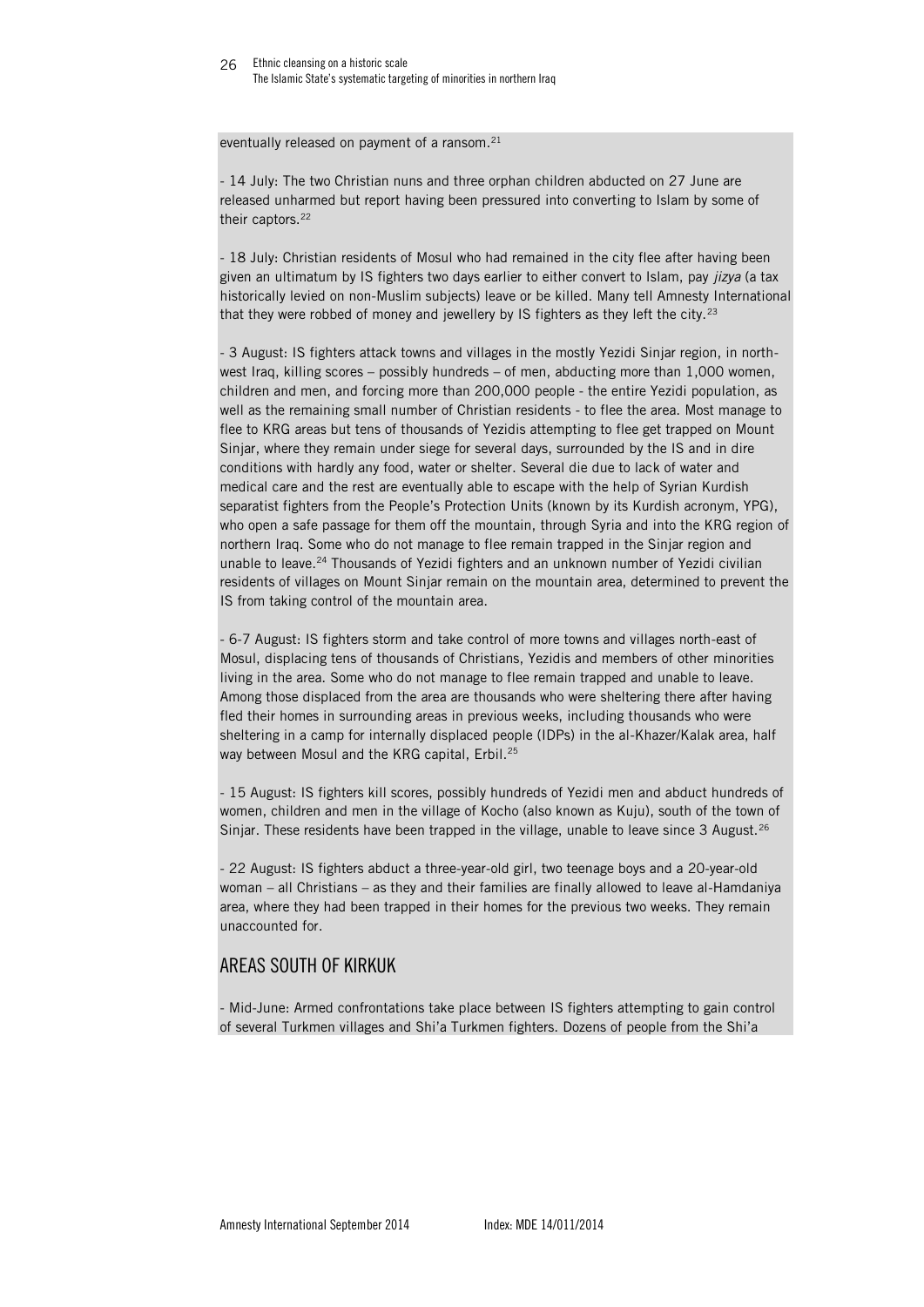Turkmen community are killed in the clashes, most of them fighters and others unarmed civilians who may have been caught in crossfire or deliberately targeted while fleeing. Armed residents and members of Turkmen Shi'a militias are reportedly deliberately killed after having been captured by IS fighters. After the attack on the village of Beshir on 17 June, in which more than 15 people are killed, it takes villagers five days to recover the bodies, some of which have reportedly been burned or mutilated. Shi'a Turkmen residents of villages in the area are forcibly displaced as the IS take control of or lay siege to the area and armed clashes continue in and around some of the villages.<sup>27</sup>

- Mid-June to late August: The small Shi'a Turkmen town of Amerli, south of Kirkuk, in the Salaheddine province, remains surrounded by IS fighters, who prevent all vehicular movement in and out of the town. Some 10-15,000 residents remain trapped in the town with no way of obtaining provisions other than by air. Residents of the town tell Amnesty International that Iraqi armed forces helicopters are flying to the town every few days, delivering some provisions and evacuating some civilians but that the provisions received are insufficient and that humanitarian conditions are dire, with no electricity or running water and severe shortages of food, water and medicines. On 23 August the UN expresses concern for the plight of the civilian population trapped in Amerli, calling for action "to prevent the possible massacre of its citizens".<sup>28</sup>

<sup>4</sup> 20 and 29 August 2014

-

<sup>5</sup> The video has been removed from YouTube as the accounts which posted it have been closed, but is available on file at Amnesty International

<sup>8</sup> More than 10,000 in Syri[a http://www.unhcr.org/53f32b5b9.html](http://www.unhcr.org/53f32b5b9.html) and more than 2,000 in Turkey, but figures are rapidly changing, with more refugees crossing the border into Turkey daily http://www.dw.de/refugees-pour-into-turkey-amid-middle-east-chaos/a-17889468

<sup>9</sup> 17 August 2014

 $11$  Rafid Sa'id also spoke to the BBC: <http://www.bbc.com/news/world-middle-east-28900054>

<sup>&</sup>lt;sup>1</sup> Previously known as the Islamic State in Iraq and al-Sham (ISIS)

<sup>&</sup>lt;sup>2</sup> Amnesty International is using this term to describe a "purposeful policy designed by one ethnic or religious group to remove by violent and terror-inspiring means the civilian population of another ethnic or religious group from certain geographic areas."(Report of the United Nations Commission of Experts Established Pursuant to Security Council Resolution 780 (1992), 27 May 1994, section III.B) As this briefing demonstrates, the IS is pursuing ethnic cleansing through the commission of war crimes and gross human rights abuses.

<sup>&</sup>lt;sup>3</sup> The possibility of paying jizia (minority tax) was mentioned in some cases, mainly to Christians, but generally not implemented and superseded by mass exodus due to increased threats. Most Yezidis have been told to convert or be killed.

<sup>6</sup> IOM WEEKLY SITUATION REPORT #1: *WEEKLY UPDATE FOR 16-23 AUGUST:* 

<http://www.iom.int/files/live/sites/iom/files/Country/docs/IOM-Iraq-Crisis-Response-23-August-2014.pdf>  $7$  UN declares Iraq 'Level 3 Emergency' to trigger more resources, speed up aid delivery, 14 August 2014[: http://www.un.org/apps/news/story.asp?NewsID=48483](http://www.un.org/apps/news/story.asp?NewsID=48483)

<sup>&</sup>lt;sup>10</sup> Amnesty International interviewed eight survivors of the Kocho massacre between 17 and 28 of August, in various locations in and around Dohuk and Zakho. Three of them were first interviewed in Derik hospital in Syria, where they were initially treated before travelling on to Iraqi Kurdistan,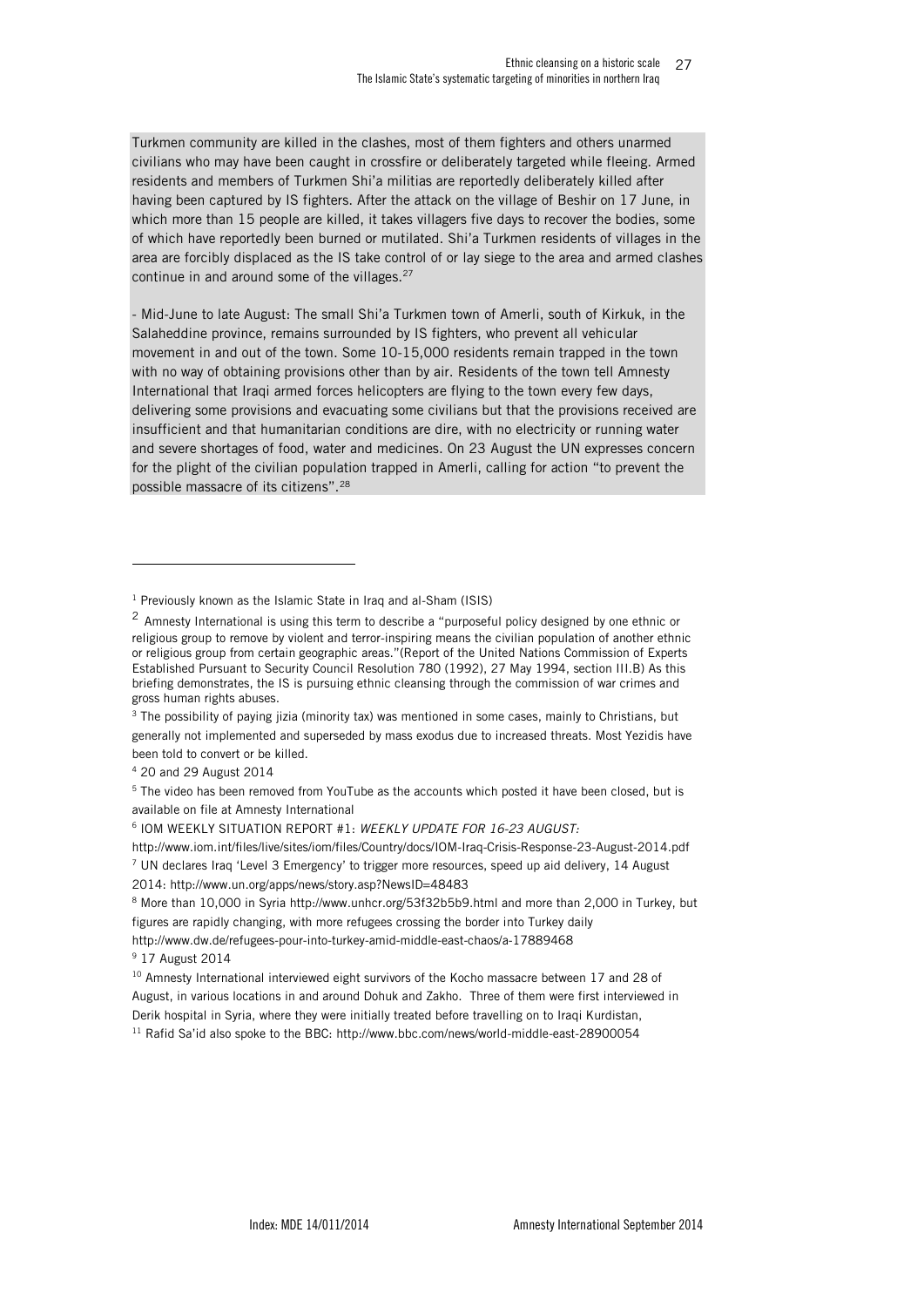<sup>13</sup> Mohsen gave a list of their names to Amnesty International

l

<sup>15</sup> http://amnesty.org/en/news/iraq-yezidis-captured-isis-amid-mounting-sectarian-attacks-2014-07-01

<sup>17</sup> ICRC Customary IHLStudy, Rules 90, 93, 96, 99, and 104.

18 ICRC Customary IHL Study, Rule 153.

<sup>19</sup> Rome Statute of the International Criminal Court, Article 25.

<sup>20</sup> See Amnesty International report: *Northern Iraq: Civilians in the Line of Fire*, 14 July 2014:

[http://amnesty.org/en/library/asset/MDE14/007/2014/en/8f5c6eb0-27e4-45d2-ac08-](http://amnesty.org/en/library/asset/MDE14/007/2014/en/8f5c6eb0-27e4-45d2-ac08-63fc5840d9a5/mde140072014en.pdf)

[63fc5840d9a5/mde140072014en.pdf](http://amnesty.org/en/library/asset/MDE14/007/2014/en/8f5c6eb0-27e4-45d2-ac08-63fc5840d9a5/mde140072014en.pdf) an[d http://www.amnesty.org/en/news/iraq-evidence-spiralling](http://www.amnesty.org/en/news/iraq-evidence-spiralling-sectarian-killings-and-abductions-2014-07-14)[sectarian-killings-and-abductions-2014-07-14](http://www.amnesty.org/en/news/iraq-evidence-spiralling-sectarian-killings-and-abductions-2014-07-14)

<sup>21</sup> See *Iraq: Yezidis captured by ISIS amid mounting sectarian attacks*, 1 July 2014:

<http://www.amnesty.org/en/news/iraq-yezidis-captured-isis-amid-mounting-sectarian-attacks-2014-07-01> <sup>22</sup> See an account of their captivity at: [http://www.joshualandis.com/blog/expulsion-mosuls-christians](http://www.joshualandis.com/blog/expulsion-mosuls-christians-part-1-account-kidnapped-nuns/)[part-1-account-kidnapped-nuns/](http://www.joshualandis.com/blog/expulsion-mosuls-christians-part-1-account-kidnapped-nuns/) Details of this account have been confirmed to Amnesty International by church sources close to the victims.

<sup>23</sup> See *[The flight from Mosul: "We left everything behind to save our lives"](http://livewire.amnesty.org/2014/07/28/the-flight-from-mosul-we-left-everything-behind-to-save-our-lives/)*, 28 July 2014: <http://livewire.amnesty.org/2014/07/28/the-flight-from-mosul-we-left-everything-behind-to-save-our-lives/> <sup>24</sup> See *Iraqis displaced by ISIS attacks in Sinjar 'desperate' for aid,* 5 August 2014:

<http://www.amnesty.org/en/news/iraqis-displaced-isis-attacks-sinjar-desperate-aid-2014-08-05> <sup>25</sup> See *Mass exodus from Iraqi towns and cities as ISIS advance prompts panic*, 7 August 2014: [http://www.amnesty.org/en/news/mass-exodus-iraqi-towns-and-cities-isis-advance-prompts-panic-2014-](http://www.amnesty.org/en/news/mass-exodus-iraqi-towns-and-cities-isis-advance-prompts-panic-2014-08-07) [08-07](http://www.amnesty.org/en/news/mass-exodus-iraqi-towns-and-cities-isis-advance-prompts-panic-2014-08-07)

<sup>26</sup> See *[Testimonies from Kocho: The village ISIS tried to wipe off the map](http://livewire.amnesty.org/2014/08/18/testimonies-from-kocho-the-village-isis-tried-to-wipe-off-the-map/)*, 18 August 2014: <http://livewire.amnesty.org/2014/08/18/testimonies-from-kocho-the-village-isis-tried-to-wipe-off-the-map/> <sup>27</sup> In late June Amnesty International observed members of a reasonably well structured Shi'a Turkmen armed militia operating in the town of Taza, which was under the control of both this militia and Kurdish Peshmerga forces. Nearby villages where the casualties had occurred could not be visited because they were under ISIS control and armed confrontations were ongoing in some areas.

<sup>28</sup> UN Envoy Calls for Immediate Action to Prevent Possible Massacre of Iraqis in Amerli, 23 August 2014: [http://www.uniraq.org/index.php?option=com\\_k2&view=item&id=2462:un-envoy-calls-for](http://www.uniraq.org/index.php?option=com_k2&view=item&id=2462:un-envoy-calls-for-immediate-action-to-prevent-possible-massacre-of-iraqis-in-amerli&Itemid=605&lang=en)[immediate-action-to-prevent-possible-massacre-of-iraqis-in-amerli&Itemid=605&lang=en](http://www.uniraq.org/index.php?option=com_k2&view=item&id=2462:un-envoy-calls-for-immediate-action-to-prevent-possible-massacre-of-iraqis-in-amerli&Itemid=605&lang=en)

<sup>&</sup>lt;sup>12</sup> Last interview was on 28 August 2014.

 $14$  28 and 29 August

<sup>&</sup>lt;sup>16</sup> International Committee of the Red Cross study, Customary International Humanitarian Law: Volume 1: Rules, J-M Henckaerts and L Doswald-Beck, eds, 2005 ("ICRC Customary IHL Study"), Rule 89 and Rule 156.